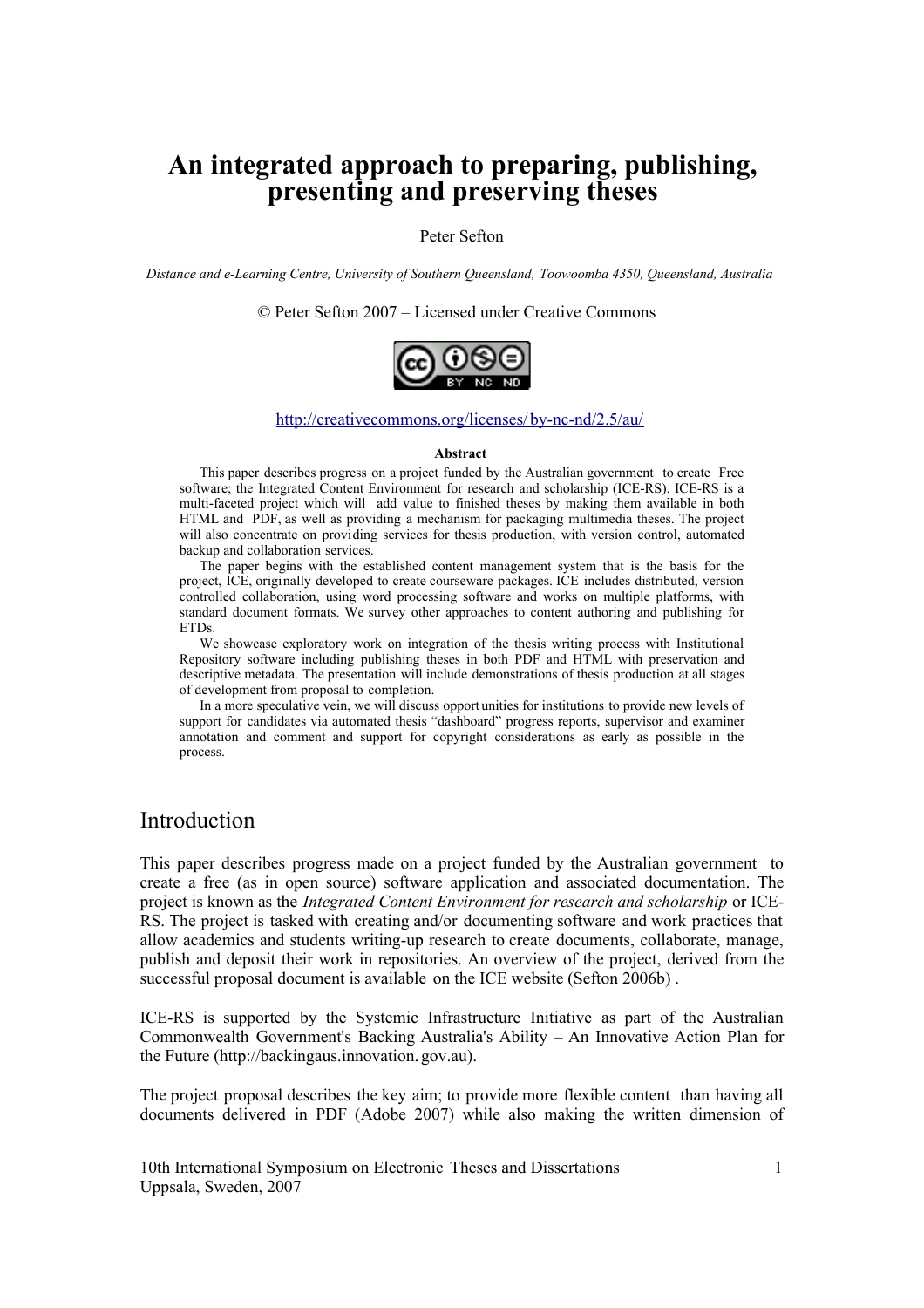scholarship more efficient and the result more sustainabl e:

In the institutional repository world, the Adobe PDF format is currently the expected norm for document delivery.

Even though institutional repositories are web-based systems most content is not available in the native web format, HTML. HTML is more usable and flexible than PDF in many situations, allowing users to skim and sample content more easily that PDF. PDF, on the other hand, is a good solution for printing long documents and can be configured to make reading even book-length content a comfortable experience.

So why is it not the norm for repositories to offer both PDF and HTML?

It is because many of the widely used tools used for creating and storing research do not allow for reliable, automated production of HTML and PDF versions, and repository solutions are not geared to delivering content in flexibl e ways.

(Sefton 2006b)

# Introduction to the ICE System

# **What is ICE?**

In a broad sense ICE is a content management system, or *CMS*, but unlike may such systems it is not a simple online web site building tool, having a number of specialized features. It is described in detail in an earlier paper (Sefton 2006a), but will be outlined here.

- **Users work in a word processor** to create content that can be delivered both on the web and in print. Word processors provide a number of features to manage long documents that are not available in online editing applications at present; this is discussed in detail below.
- **ICE maintains detailed version control** over all objects using the Subversion (Collins-Sussmann, Fitzpatrick, and Pilato 2004) version control system, with an easy-to-use interface that removes the complexity inherent in distributed version control.
- Rendering to HTML for **delivery on the web is a completely automated process** driven by the use of word processing styles in ICE documents. The ICE styles are designed to be general purpose and easy to use. The ICE approach is contrasted with other approaches in the section on [Related work .](#page-2-0)

The ICE client is a software application which runs as a web server on the client machine, rather than a central server, accessed through a standard web browser. It checks-out and manages a copy of he user's workspace, consisting of documents, readings, bibliographies and small data sets, using the Subversion revision control system. The resulting working copy resides on the user's machine; where they can create edit and manage content offline and synchronize with the server copy when online.

10th International Symposium on Electronic Theses and Dissertations 2 Uppsala, Sweden, 2007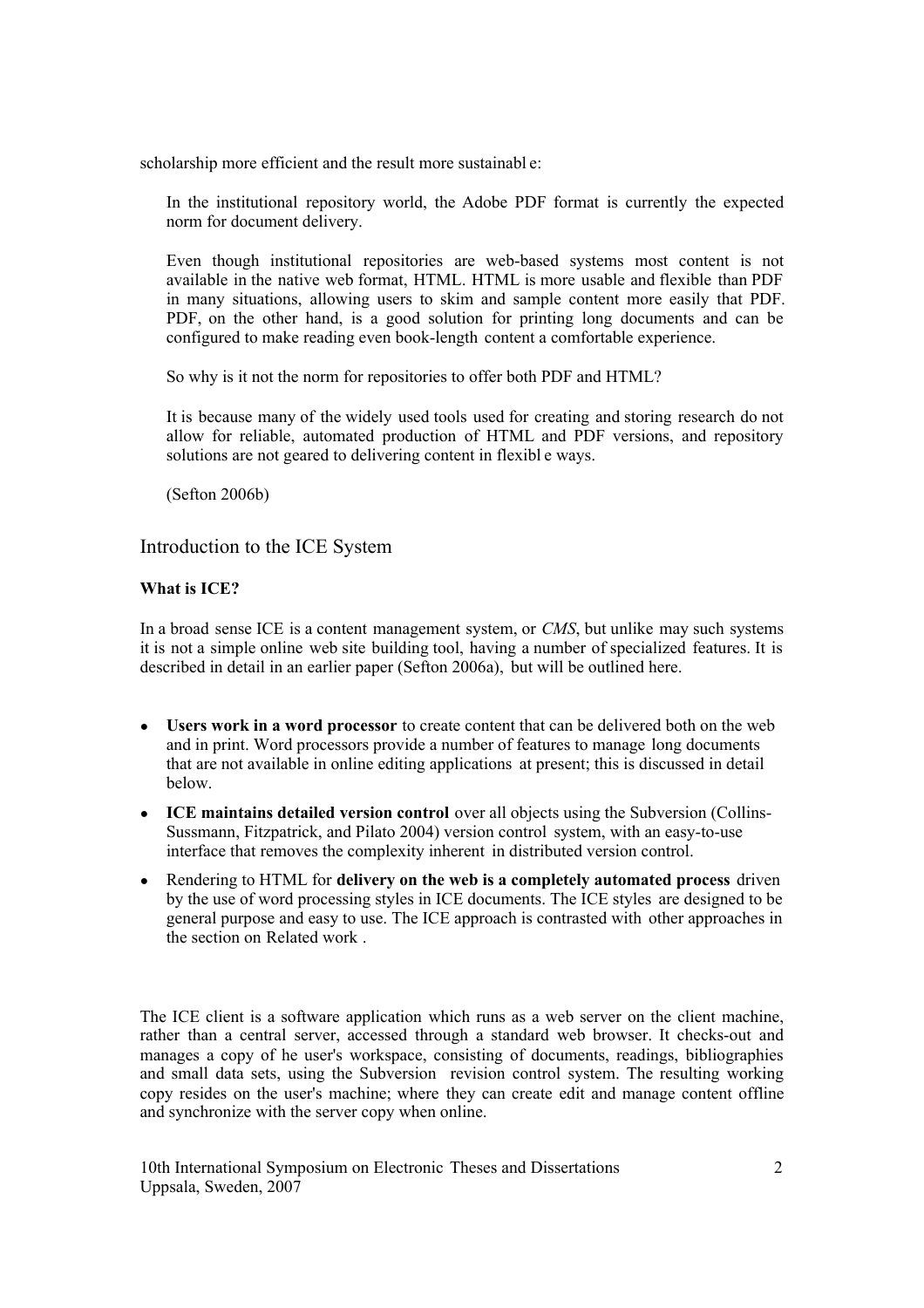At time of writing a server-based interface to the workspace under development by the ICE team. This will supplement the existing client-based ICE system, allowing users to navigate their workspace from a web browser and download documents to work on them in a word processor.

This paper will concentrate on the use of ICE-RS for Electronic Theses and Dissertations, ETDs, which is currently just beginning, but will emphasize that ICE is designed to be useful for much more that theses or even just for research outputs. As well as producing course content it has been used as a general-purpose intranet, website management tool and for blogging. The generalist approach is a fundamental foundation principle for ICE, allowing users to use the same tool for as many different authoring processes as possible.

# **ICE Status**

ICE is now used to maintain over 100 full-length university courses with a rapidly growing user base which now exceeds 80 users across the University of Southern Queensland's three campuses. While these numbers do not represent much impact beyond the university they represent a major change in course authoring for the university.

# <span id="page-2-0"></span>Related work

A previous paper on ICE covers related systems (Sefton 2006a), mainly systems which use word processor input to an XML publishing system. In summary, ICE is more automated than most such systems which rely on word processor input, while it is much simpler and has less structure than typical XML document publishing systems, having been designed around the limitations of word processors rather than an idealized structure.

Of particular interest in this discussion is the work that has been done at Humbolt University on an XML publishing system (Müller and Klatt 2005; Dobratz 2005) and the DiVA system at Uppsala University (Müller, et al. 2003; Müller, et al. 2003). Both applications use an XML schema and a XML tool-chain to render content, with input either via an XML editor, or via word processing templates.

Advantages of a dedicated schema include:

- Detailed control over rendering.
- Automated validation using one of the XML schema languages (Bonifati and Lee 2001) and an XML editor.

In a system where authors are using a word processor rather than an XML editor and an XML schema can introduce a new problem: it is not generally possible to take word processing documents and map them to a schema unless either the schema is very general purpose, or the word processor stylesheet is very complex, and thus prone to usability and mis-use problems.

Take the example of an ordering constraint over elements in an XML document. In a hypothetical ETD or paper schema there might be elements for an Abstract, followed by the body of the document. Using some formalism, the schema would say: "The abstract element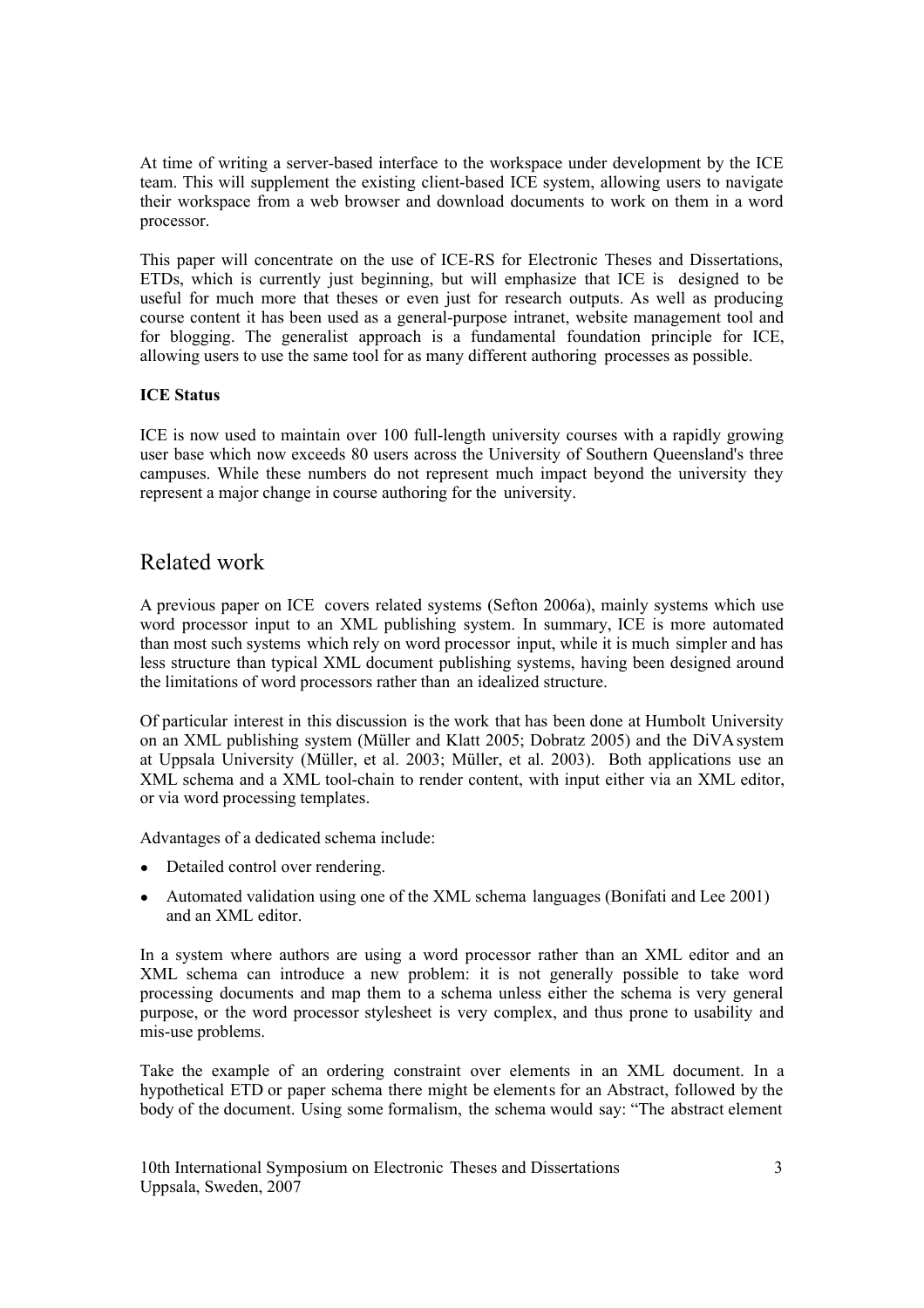is followed by a body element", with further rules about what can be in the body.

In an XML editor, the application would guide the author, only allowing an introduction element following the abstract, but in a word processor the structure needs to be **implied**. The most effective method for implying structure is to use styles. A style is a named bundle of formatting that can be applied to multiple paragraphs or spans of text to format them in a consistent manner.

The screenshot, Figure [1](#page-3-0) from Microsoft Word shows how this might be achieved. The style name of each paragraph is shown at the left of the screen. ر<br>در این ایرانیا (ایرانیا

| Abstract heading | Abstract heading H                                                                                                                                                                                                                                                                                                                                                                                                                                                                                                                                                                                                                                                                                                                                                                                                                                                                                                                                                                                                                                                                                                                                                                                                                                                                                                                                                                                                                                                                                                                                                                                                                                                                        |  |  |  |
|------------------|-------------------------------------------------------------------------------------------------------------------------------------------------------------------------------------------------------------------------------------------------------------------------------------------------------------------------------------------------------------------------------------------------------------------------------------------------------------------------------------------------------------------------------------------------------------------------------------------------------------------------------------------------------------------------------------------------------------------------------------------------------------------------------------------------------------------------------------------------------------------------------------------------------------------------------------------------------------------------------------------------------------------------------------------------------------------------------------------------------------------------------------------------------------------------------------------------------------------------------------------------------------------------------------------------------------------------------------------------------------------------------------------------------------------------------------------------------------------------------------------------------------------------------------------------------------------------------------------------------------------------------------------------------------------------------------------|--|--|--|
| Abstract         | Abstract, abstract, abstract, abstract, abstract, abstract, abstract, abstract, abstract, abstract,<br>abstract, abstract, abstract, abstract, abstract, abstract, abstract, abstract, abstract, abstract, abstract,<br>abstract, abstract, abstract, abstract, abstract, abstract, abstract, abstract, abstract, abstract, abstract,<br>abstract, abstract, abstract, abstract, abstract, abstract, abstract, abstract, abstract, abstract, abstract,<br>abstract, abstract, abstract, abstract, abstract, abstract, abstract, abstract, abstract, abstract, abstract,<br>abstract, abstract, abstract, abstract, abstract, abstract, abstract, abstract, abstract, abstract, abstract,<br>abstract, abstract, abstract, abstract, abstract, abstract, abstract, abstract, abstract, abstract, abstract,<br>abstract, abstract, abstract, abstract, abstract, abstract, abstract, abstract, abstract, abstract, abstract,<br>abstract, abstract, abstract, abstract, abstract, abstract, abstract, abstract, abstract, abstract, abstract,<br>abstract, abstract, abstract, abstract, abstract, abstract, abstract, abstract, abstract, abstract, abstract,<br>abstract, abstract, abstract, abstract, abstract, abstract, abstract, abstract, abstract, abstract, abstract,<br>abstract, abstract, abstract, abstract, abstract, abstract, abstract, abstract, abstract, abstract, abstract,<br>abstract, abstract, abstract, abstract, abstract, abstract, abstract, abstract, abstract, abstract, abstract,<br>abstract, abstract, abstract, abstract, abstract, abstract, abstract, abstract, abstract, abstract, abstract,<br>abstract, abstract, abstract, abstract, abstract. \!! |  |  |  |
| Heading-1        | Heading $1 \text{ } \text{ } \text{ } \text{ } \text{ } \text{ } \text{ } \text{ }$                                                                                                                                                                                                                                                                                                                                                                                                                                                                                                                                                                                                                                                                                                                                                                                                                                                                                                                                                                                                                                                                                                                                                                                                                                                                                                                                                                                                                                                                                                                                                                                                       |  |  |  |
| Standard         | Standard, standard, standard, standard, standard, standard, standard, standard, standard,<br>standard, standard, standard, standard, standard, standard, standard, standard, standard,<br>standard, standard, standard, standard, standard, standard, standard, standard, standard,<br>standard, standard, standard, standard, standard, standard, standard, standard, standard,<br>standard, standard, standard, standard, standard, standard, standard, standard, standard,<br>standard, standard, standard, standard, standard, standard, standard, standard, standard,<br>standard, standard, standard, standard, standard, H                                                                                                                                                                                                                                                                                                                                                                                                                                                                                                                                                                                                                                                                                                                                                                                                                                                                                                                                                                                                                                                         |  |  |  |

<span id="page-3-0"></span>Figure 1:Screenshot showing styles used for editing a document in Microsoft Word. Style names show at the left of the screen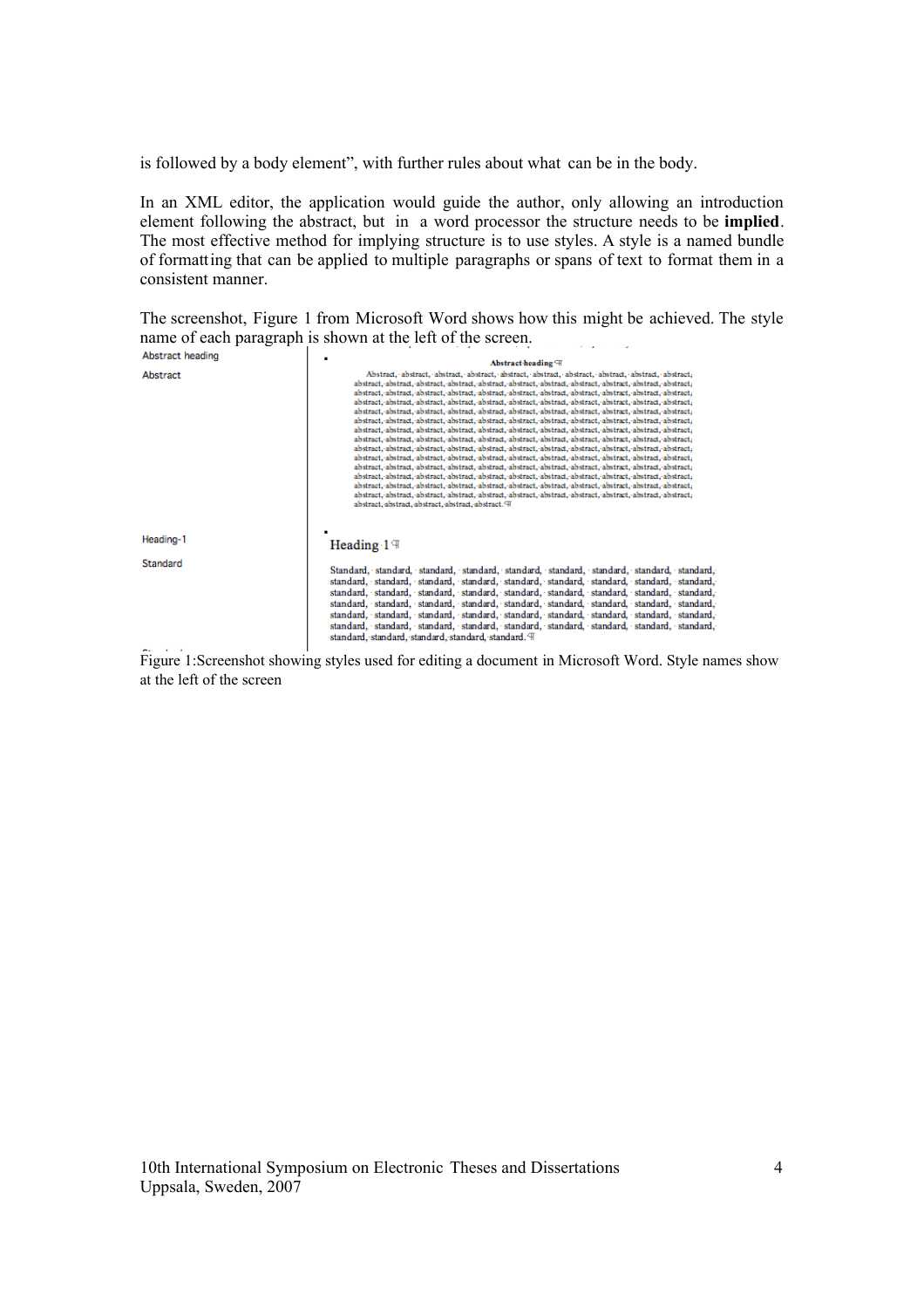Using styles the structure is implied; a conversion system can 'wrap' everything between the Abstract heading style up to just before the Heading-1 style in an abstract element.

```
<abstract>Abstract, abstract, 
...
</abstract>
<body>
<section1>
<head>Heading 1</head>
<para>Standard, standard, standard, standard, standard, 
...
</para>
...
</section1>
</body>
```
Typically of word processors neither Microsoft Word, nor the free OpenOffice.org Writer application have the ability to enforce ordering constraints in a reliable way and still maintain the flexibility for authors to navigate around their documents. There are some features in these applications designed for forms editing, but they are typically too rigid to use for long documents that need to be edited in a fluid way. Likewise, experience has shown that trying to control document structure via the use of macros is both expensive to develop and error prone.

For a case like the one illustrated, it is not likely that authors would change the template, as the abstract occurs on the first page, but for constraints on other elements, such as a requirement that lists must have two or more elements, or special sections, then it becomes very difficult to enforce rules, and thus manual validation and conversion steps are typically required.

Word does have an schema-validated XML mode, but this is not suitable for structuring long documents. When questioned, the Microsoft staff member responsible for the XML support in Word stated that the feature is intended for embedding small amounts of structure data in a generic word processing documents. (This comment is from a conversation between the author and Brian Jones of Microsoft in answer to questions about whether there existed an XHTML editing mode for Word. There does not.):

Word is about editing rich documents, so Word is more loose, and the XML is good for

10th International Symposium on Electronic Theses and Dissertations 5 Uppsala, Sweden, 2007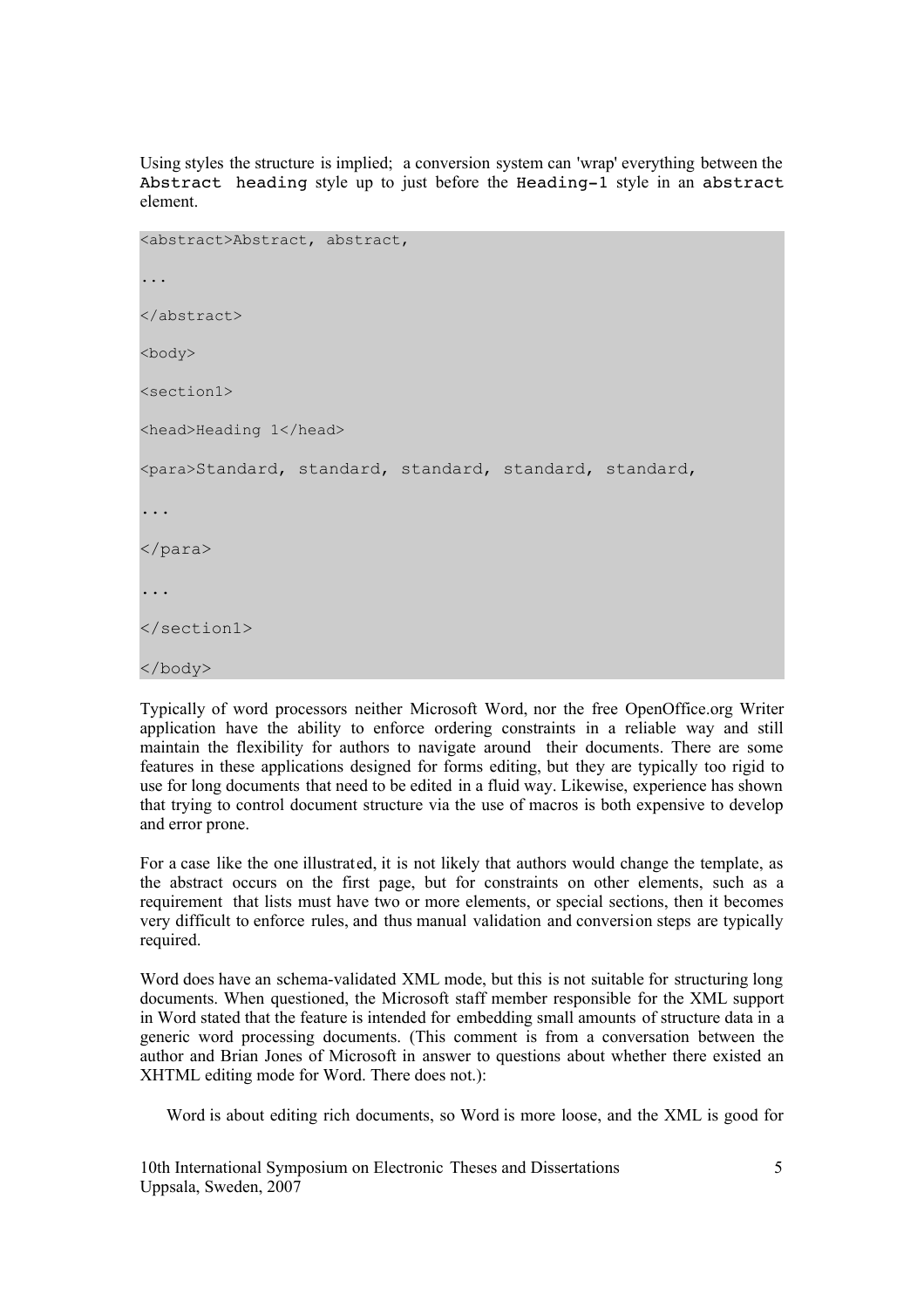adding some additional structure for richer semantics.

(Jones 2005)

The key word here is 'loose'; word processors are permissive about what can be placed where, which is why the mapping to XHTML performed by ICE can work reliably while more ambitious XML authoring using word processors typically requires more intervention.

For *tighter* editing, using an XML schema and an XML editor will lead the author through the document structure. But it may not be possible to persuade general users to work with an XML editor. At the University of Southern Queensland, experience with an XML based course editing system has shown that only a handful of academic staff ever embraced the system and considerable costs were incurred migrating documents from word processing or desktop publishing packages, as there were constraints in the schema design for the system that were not met by existing documents or new documents created in word processors (Sefton 2006a).

The Humbolt team report (Dobratz 2005) that there was a manual step for converting word processing documents to XML to overcome the inherent looseness of word processing documents.

The DiVA system has a much more detailed metadata system, than ICE, which at present has only rudimentary metadata handling. See the section on Planned [collaboration](#page-17-0) services: [Workflow 2.0, below](#page-17-0) for some details of planned support for metadata in ICE.

Another team, working at McGill University (Park, Zou, and McKnight 2007), report some statistics on conversion for theses prepared in various word processors and using LaTeX. Conversion to the TEI (Sperberg-McQueen and Burnard 2002) schema was automated using a commercial product:

To check text loss during conversion, 15 converted theses were randomly selected and reviewed. All showed some degree of textual information loss:

- Less than 1 percent  $loss$  five theses.
- Less than  $5$  percent loss four theses.
- Less than 10 percent loss two theses.

Of the remaining four theses, these lost 12 percent, 19 percent, 23 percent and 40 percent of the text. We assume that anything less than 100 percent capture is not acceptable in the final ETD systems. To ensure perfectly formatted theses, the following problems need to be resolved: full linking to external files; successful conversion of formulae; successful conversion of endnotes; and dealing with missing table structure information. Another concern is who should carry out the conversion. We felt that the conversion to XML should be performed by the library in the initial stage of the production, not by students, because the principle that no additional burden should be placed on students is primary to us.

The TEI application is a generic schema, but the problems reported in this study point to the complexity of designing a word processing stylesheet and configuring a conversion system that can not only not lose text, but correctly map it to a useful structure.

10th International Symposium on Electronic Theses and Dissertations 6 Uppsala, Sweden, 2007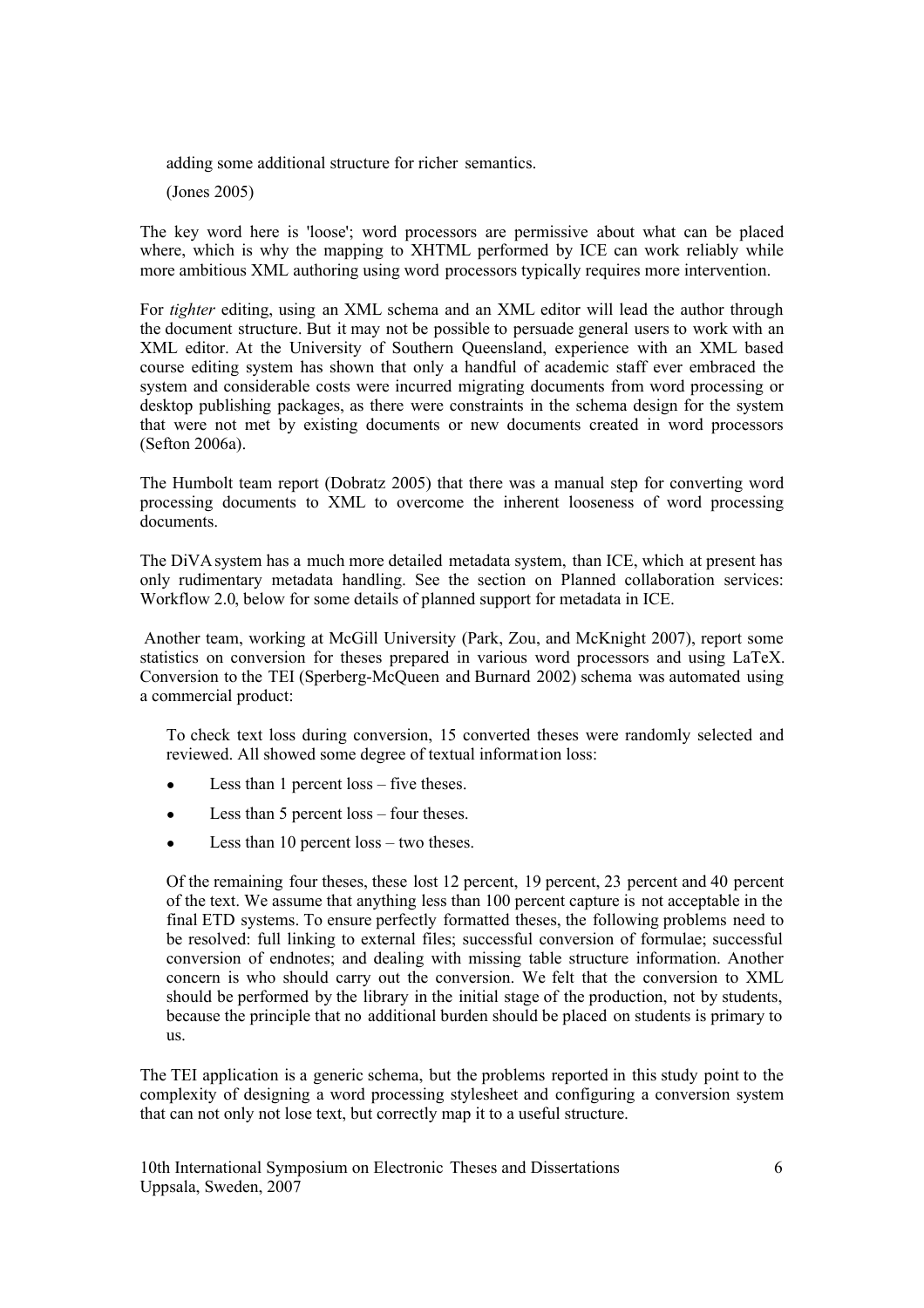A more general approach, as taken by the ICE system offers different advantages. The ICE system is rigorously tested to make sure that there is zero loss when documents are converted, including objects such as equations and images. The DiVA system, by contrast was not as easily able to deal with equations because of its use a custom XML schema (Müller, et al. 2003).

The ICE word processing template is designed to offer styles that correspond to XHTML structures, with no further constraints. For example, the heading style h1 will map to the HTML element h1. A previous paper on ICE (Sefton 2006a) describes the styles.

There are no ETD or other specific elements; all kinds of content are mapped to HTML, but the class attribute in HTML may be used for domain specific semantics. Any ICE style may be sub-classed by adding a hyphenated suffix. Thus a style p-example would result in a XHTML element <p class="example">...</p>.

ICE does require that users undergo some training, usually about three hours for a coursware author. It is commonly reported that without training styles do not get used widely or consistently. For example this work (Sørgaard and Sandahl) on the way styles are used in a corpus of documents:

We have developed a classification of problems with paragraph styles. The classification appears to cover the problems we have identified but one category, "Overlooking styles", dominates quantitatively.

In a sample of documents paragraph styles appear to be little used. Even in documents where use of paragraph styles would make sense (for example, because of planned publication in WWW), there is little use. These practices will make it difficult to benefit from the opportunities of digital documents, standard exchange formats, etc. One cannot realistically assume that current practices in use of word processing provide a good basis for electronic publishing.

ICE transcends general practice in word processing, and avoids the problem of "Overlooking styles" by not only providing users with a style sheet, but by **providing a rapid-feedback mechanism** via fully automated, well tested conversion to HTML based on styles. For documents destined for the web a preview of the document formatted in HTML is always a click away. The screenshot in Figure [2](#page-7-0) shows this paper, while in preparation. The upper window is NeoOffice Writer, a version of OpenOffice.org Writer for the Apple OS X platform, while the lower is a the Firefox web browser, rendering the document.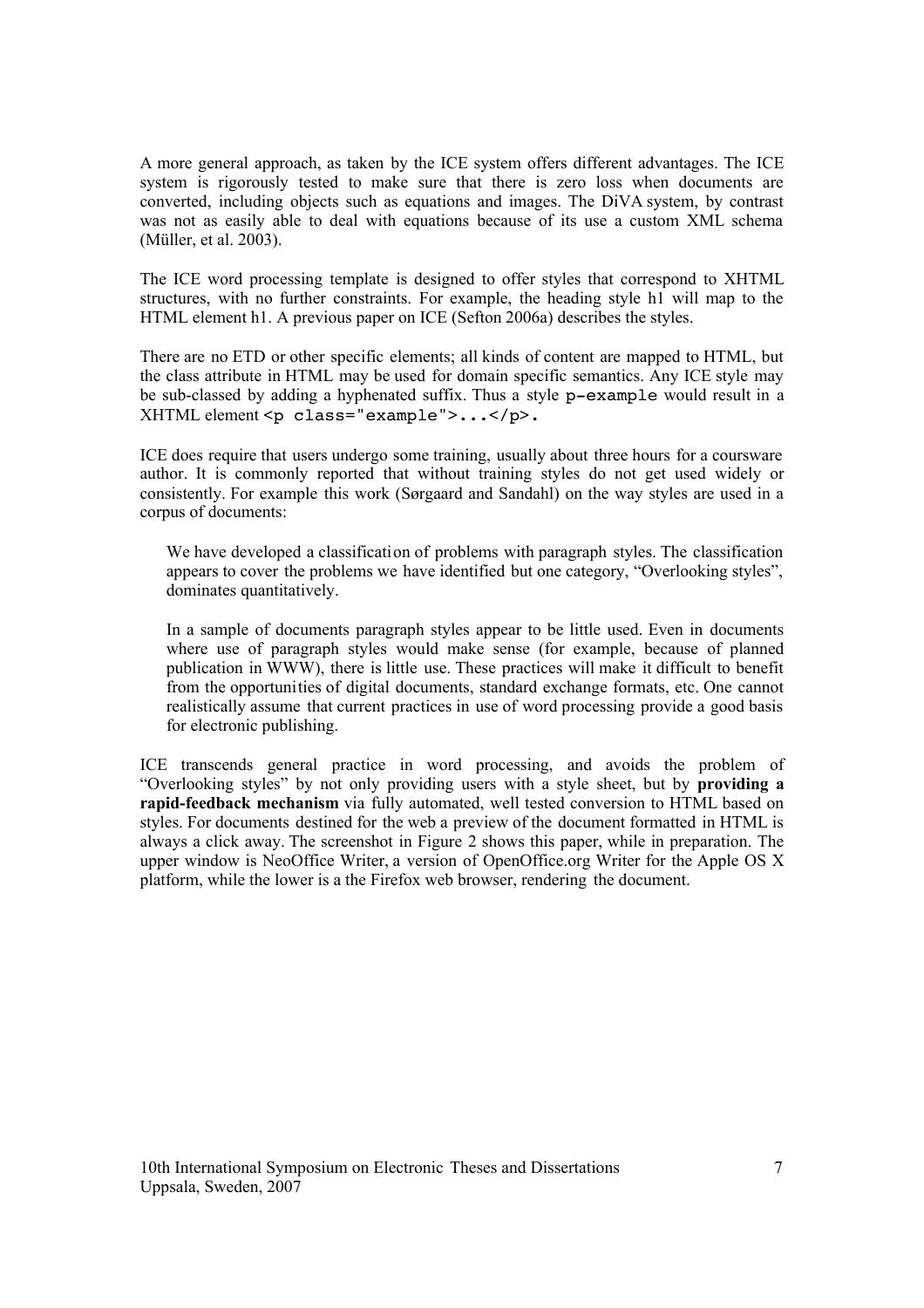

<span id="page-7-0"></span>showing in the window behind.

The HTML code produced by ICE is valid XHTML, including correctly nested blockquote and list elements for the quotation, whereas a simple 'Save as HTML ...' from either Writer or Word produces code which may or may not look correct, but which does not contain the important semantics that this is a quotation.

So, while ICE may not be distinguishing between the major parts of an ETD – there is still important semantic information being captured. As an example of the use to which this might be put, the section on Planned services: [dashboard](#page-19-0) reporting, [below](#page-19-0) looks at potential reporting of things such as the average length and density of quotations in an ETD. A selective word-count such as this is possible if quotations are marked as such using styles.

Another system, with a direct relationshi p to ICE, is the Digital Scholar's Workbench, DSWB (Barnes 2006; Barnes 2007). The DSWB is a web application which uses the same set of styles as ICE. Initially the application was built to convert word processing documents into the DocBook format. Advantages of using DocBook included:

- Access to an existing free formatting tool chain that can render documents on the server, in contrast to the approach taken in ICE which is to use the What You See Is What You Get (WYSIWYG) capabilities of the OpenOffice.org writer.
- Preservation-quality XML using the DocBook schema.

Disadvantages include dealing with image formats: both Word and OpenOffice.org contain drawing and charting tools that produce formats that may be difficult to render without using the application that produced them, even if the formats are standards, and lack of finegrained control over pagination when documents are rendered automatically.

In this section the ICE approach to preparing documents has been contrasted with some other heavier-weight approaches. ICE is a well tested, established platform for producing both HTML and PDF versions of document content, which can also package multimedia content, it seeks complete automation and ease of use over detailed structure.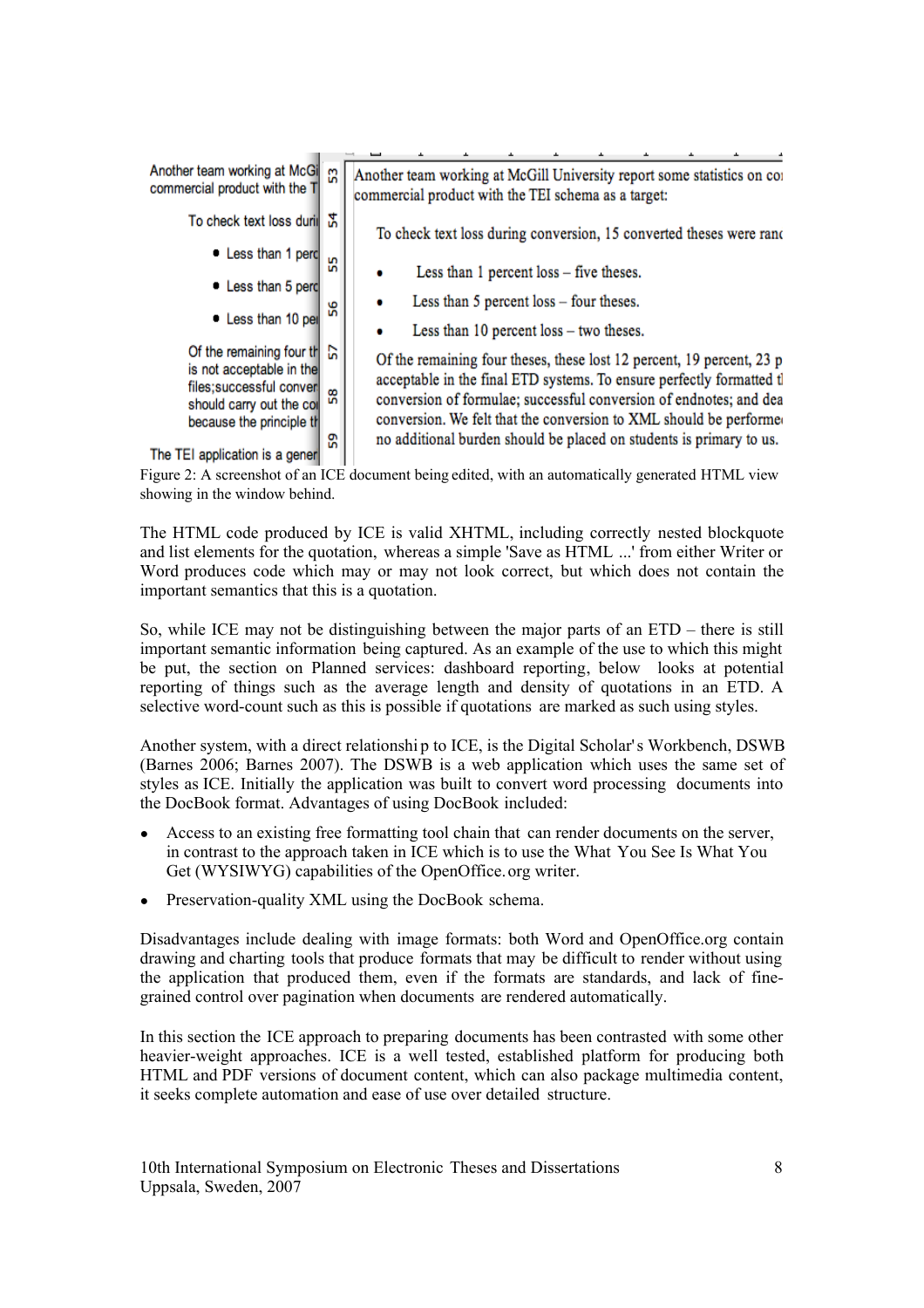The next part goes on to look at using ICE in a research context with the emphasis on its use for ETDs.

#### <span id="page-8-0"></span>**ICE for preservation**

While the ICE system enables users to work either Microsoft Word or OpenOffice.org Writer, the conversion engine behind ICE uses OpenOffice.org as part of its transformation engine. Writer's native format the OpenDocument Format, ODF is an OASIS standard (OASIS 2005). Thus all ICE documents at one time or another go through the ODF format.

When Word documents are exported to a repository, it would be possible to add an ODF version to the repository for preservation format. Another possibility is that as the Office Open XML format (ECMA 2006), as used by Microsoft Word 2007 becomes more prevalent it will be possible to use it in preference to the current '.doc' format used by ICE. Plugin converters are available for versions of Word on the Windows operating system back to Word 2000.

Thus ICE users will have a choice of two open standard preservation formats for word processing documents. There is an ongoing debate between proponents of the two different formats as to their relative merits. The ICE approach, though is to use a subset of both formats which is compatible and interoperable, as shown in figure [3.](#page-9-0) ICE styles are designed to map to XHTML and to work in both OpenOffice.org Writer which uses ODF, and Microsoft Word, which can now use OOXML. The result is that using ICE provides interchangeable documents.

It has been argued (Barnes 2007) that both ODF and OOXML are unsuitable as preservation formats because they are compressed and thus subject to corruption. One remedy for this would be to store the uncompressed files that make up an ODF or OOXML package in a repository in an uncompressed state.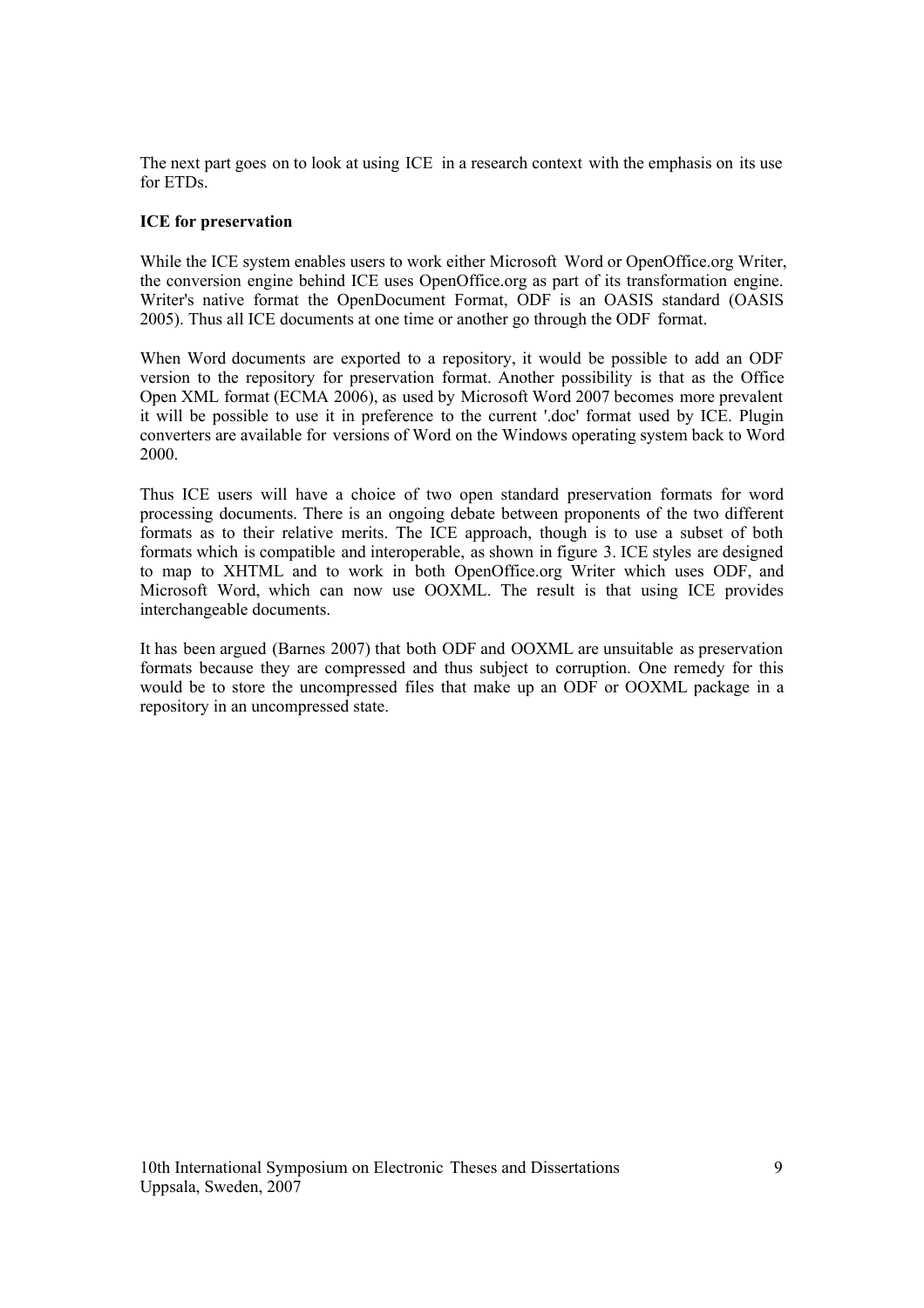

<span id="page-9-0"></span>Figure 3: ICE authoring, via a stylesheet and some guidelines for authors, uses an interoperable sub-set of features from the Office Open XML (OOXML) and Open Document Formats (ODF), while targeting a large subset of XHTML.

Another issue is that XHTML (Pemberton 2000) may in fact be considered a viable preservation format. It is an open standard and is generic enough to describe ETDs and many other documents with some semantic encoding where appropriate. For this reason XHTML may be considered along with formats such as DocBook (Walsh and Muellner 1999). One argument in favour of XHTML as a preservation format for ICE is that if the input document is an ICE document, with styles that are similar in scope to HTML, then there is no important information lost by converting to XHTML compared to DocBook . Images and equations and other embedded objects remain a challenge for preservation in any case.

# Using the ICE system for research and scholarship

The ICE-RS project runs from late 2006 to the end of 2007, so this paper is reporting midproject; there are some concrete achievements to report.

A thesis in ICE

To demonstrate the HTML output from a thesis in ICE, a screen shot (Figure [4\)](#page-10-0) is included. The screenshot shows the HTML version of the author's honours thesis (Sefton 1990). At the left is a table of contents for the work as a whole, while the main part of the screen is

10th International Symposium on Electronic Theses and Dissertations 10 Uppsala, Sweden, 2007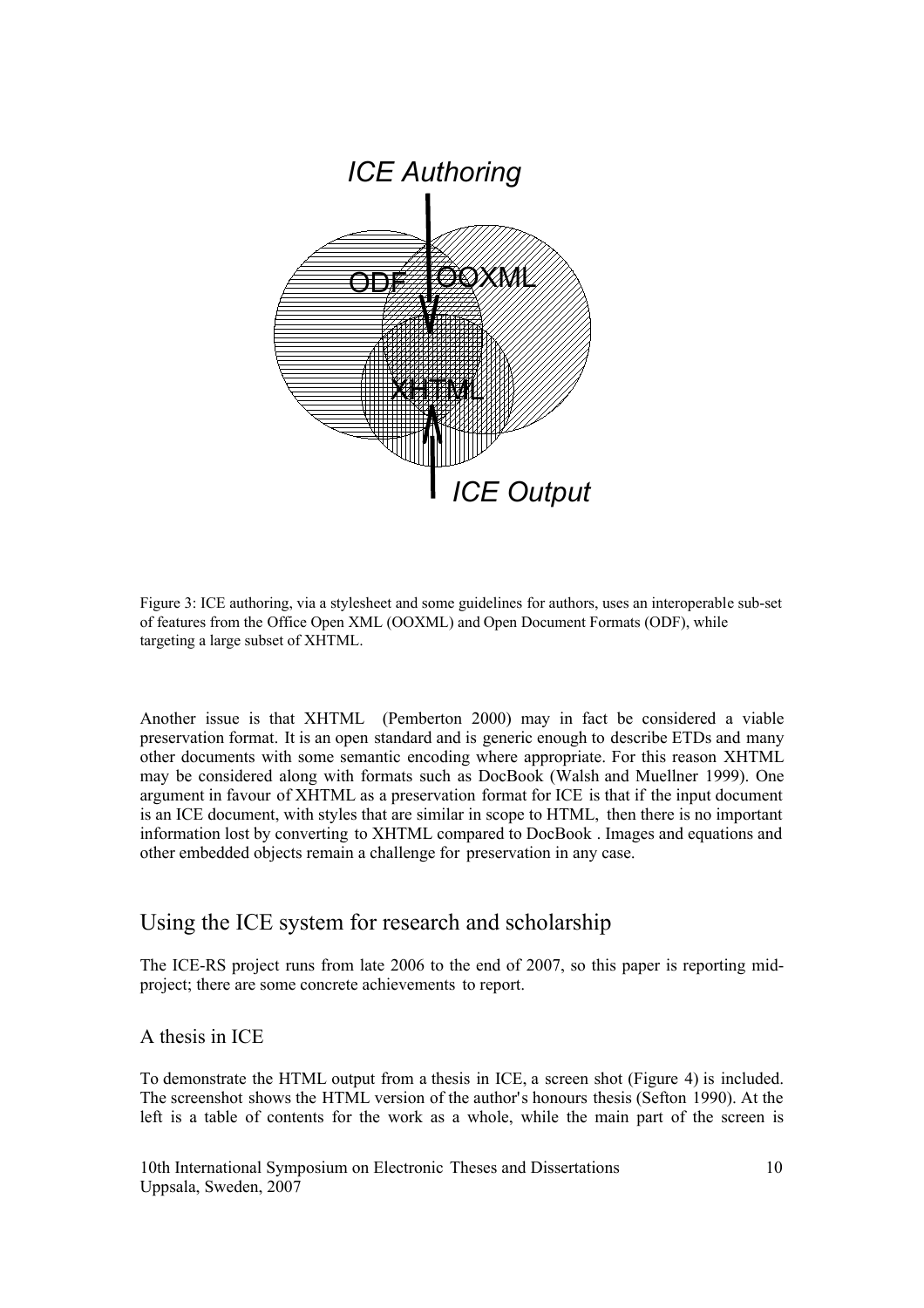occupied with a table of contents for the first chapter. Each part of the thesis is available in PDF format, as is a complete book containing all the chapters. The current demonstration does not have tables of figures, tables or examples but these are built in features of word processors the ICE system documentation is being extended to cover these at time of writing. Additional work involves programming the ICE application to be aware of existing word processing features present in both Word and Writer.



<span id="page-10-0"></span>

The following screenshot, figure [5](#page-10-1) is of the ICE style menu that is used to apply styles to a document. This shows the blockquote style bq1 being applied:

| V         | Ice      | <b>Styles</b> | Help                          | ৱি |                 | $\widehat{\mathbb{R}}$ ( $\oplus$ ) ( $\oplus$ ) |  |
|-----------|----------|---------------|-------------------------------|----|-----------------|--------------------------------------------------|--|
|           | etd_pape |               | Paragraph $-p$                |    |                 |                                                  |  |
| et Doc Pr |          |               | Title - title                 |    |                 |                                                  |  |
|           |          |               | Headings - h                  |    |                 |                                                  |  |
|           |          |               | List Item - li                |    | $\leftarrow$    |                                                  |  |
|           |          |               | Blockquote 1 - bq1            |    | Level $1 - bq1$ |                                                  |  |
|           |          |               | Blockquote-source 1 - source1 |    | Level $2 - bq2$ |                                                  |  |
|           |          |               | Inline (Character style)      |    | Level $3 - bq3$ |                                                  |  |
|           |          |               |                               |    | Level $4 - ba4$ |                                                  |  |
|           |          |               |                               |    | Level $5 - bg5$ |                                                  |  |
|           |          |               |                               |    |                 |                                                  |  |

<span id="page-10-1"></span>Figure 5: The ICE styles menu in action, applying the blockquote style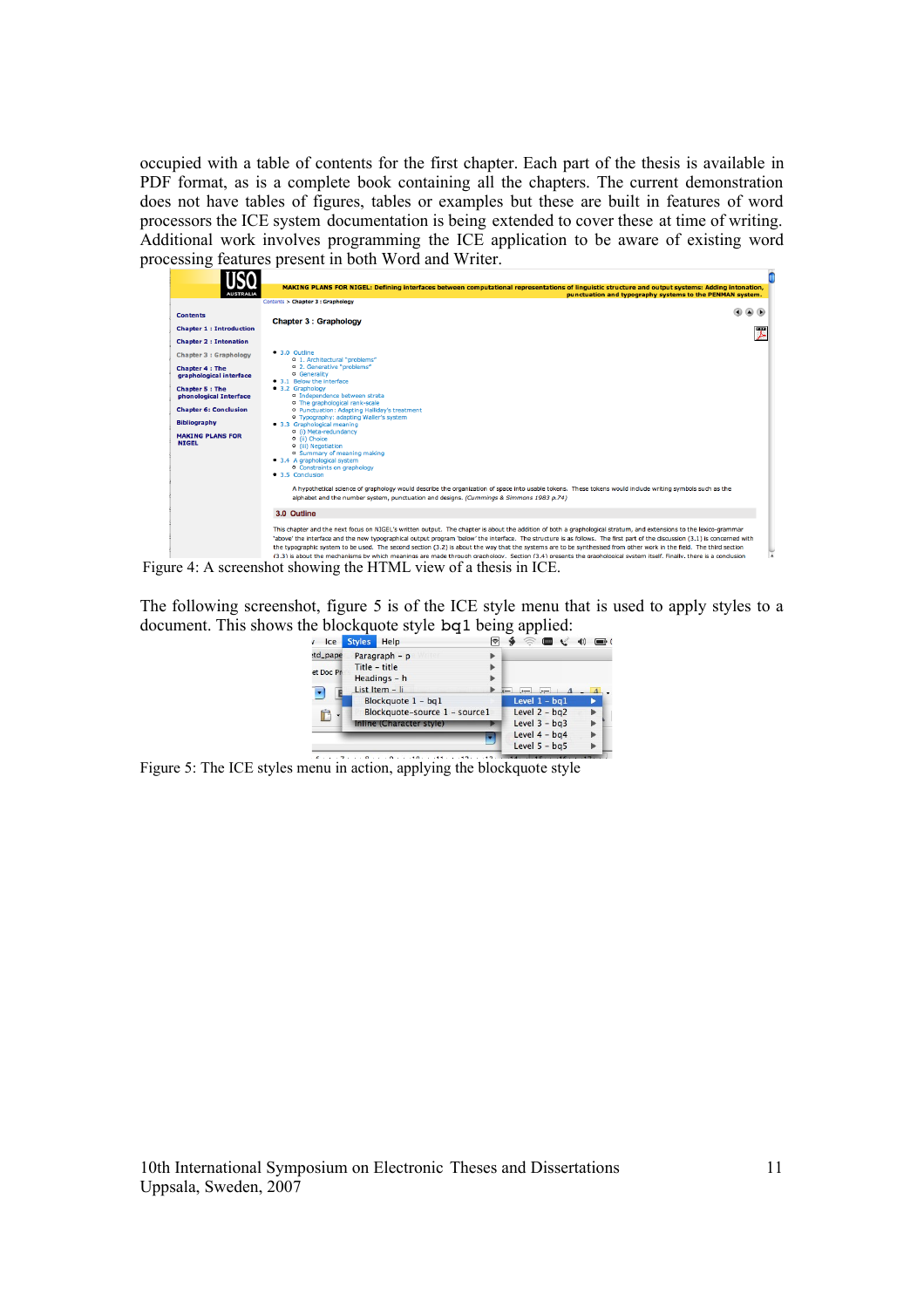Ice provides a 'file manager' view of the documents that make up the thesis. In figure [6,](#page-11-1) an author is adding a new file to the thesis: in this case an example document for this paper:

#### **File manager**

| Update selected   Sync selected   Render selected   Force render selected<br>Add new folder   Cut selected   Copy selected   Paste   Delete selected<br>Create Writer file   Create Book file   Upload file |     |                                                     |      |                            |        |
|-------------------------------------------------------------------------------------------------------------------------------------------------------------------------------------------------------------|-----|-----------------------------------------------------|------|----------------------------|--------|
|                                                                                                                                                                                                             |     | Show advanced options                               |      |                            |        |
|                                                                                                                                                                                                             |     | <b>New Writer filename (.odt):</b>                  |      |                            |        |
|                                                                                                                                                                                                             |     | example-chapter0                                    |      | Type: Default              | Create |
|                                                                                                                                                                                                             |     | Log comment:                                        |      |                            |        |
|                                                                                                                                                                                                             |     |                                                     |      |                            |        |
|                                                                                                                                                                                                             |     |                                                     |      |                            |        |
|                                                                                                                                                                                                             |     | Path: /packages/honours/docs/ Refresh View          |      |                            |        |
|                                                                                                                                                                                                             | All | <b>Name</b>                                         | Date | Commands                   | Status |
|                                                                                                                                                                                                             | t.  | $\cdot$ ./                                          |      |                            |        |
|                                                                                                                                                                                                             |     | biblio.doc                                          |      | 2007-01-08 Rename Log View |        |
|                                                                                                                                                                                                             |     | chapter_graphology_1.doc 2007-01-17 Rename_Log_View |      |                            |        |
|                                                                                                                                                                                                             |     | chapter_graphology_2.doc 2007-01-08 Rename_Log_View |      |                            |        |
|                                                                                                                                                                                                             |     | chapter_phonology_1.doc 2007-01-08 Rename_Log_View  |      |                            |        |

<span id="page-11-1"></span>Figure 6: The ICE file manager, adding a new document.

Once the document has been added, the ICE system shows its status in the Subversion repository which is that it has been Added, but not committed to the repository as seen in Figure [7:](#page-11-0)

<span id="page-11-0"></span>

|  | example-chapter0.odt | 2007-05-11 Rename Log View Added |  |
|--|----------------------|----------------------------------|--|
|  |                      |                                  |  |

Figure 7: Detail from the ICE file manager showing a file that has been 'Added' to the local working copy but not yet committed to the repository

# ETD lifecycle using ICE

In the context of ETDs ICE-RS is looking at the entire lifecycle of a thesis from conception to archiving in a repository.

#### **Version-controlled workspace**

When a new candidate enrolls, or a new user is introduced to the ICE-RS project they get an ICE account, with a workspace with a pre-populated folder structure for their thesis and associated materials. The ICE application can, at the click of a web-page button, synchronize

10th International Symposium on Electronic Theses and Dissertations 12 Uppsala, Sweden, 2007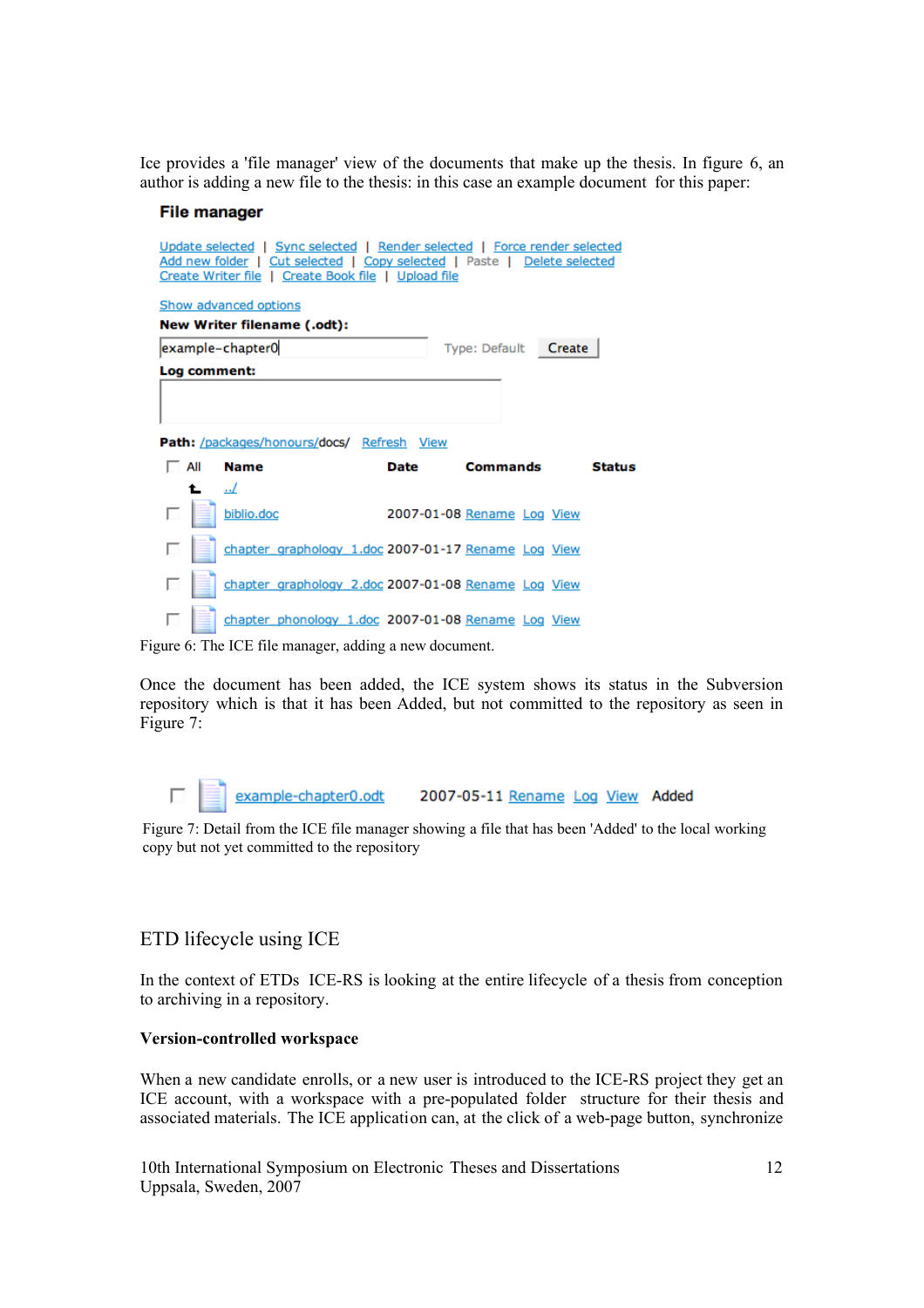all of the user's work to a version-controlled central repository. In time, this will allow researchers to study the way theses are created in a similar way to the way code may be explored when programming students use the Subversion system (Glassy 2006).

In addition to the ETD, the workspace could be used for the research materials and papers written in the course of research, small data sets and references; thus the tools used for an ETD are identical to those used in other pursuits.

The Subversion-based workspace has been proven to work well in team environments. For example the RUBRIC project website is produced using ICE, with several authors collaborating on content which is written using OpenOffice.org Writer (University of Southern Queensland 2007b). A forthcoming major report from the project is also being produced using the ICE software, allowing multiple authors to work on the same content with no chance of losing changes. The report will take the form of both a book, and a collection of electronic resources, similar to a multimedia ETD in scope.

Because it has worked in a team environment we are confident that ICE will work in an environment where there is only one author, with one or more other supervisors and reviewers.

A number of pilot users have been identified at the University of Southern Queensland, and workspace have been created for them. Currently five existing theses are being converted into the ICE format to demonstrate that it will enable authors to create HTML and PDF versions of their work, but also provided at least as effective an editing environment as the *ad hoc* approach currently prevalent at the university. One candidate has begun writing a PhD using ICE and more are being recruited.

One of the known limitations with the current architecture is that not all students have access to a dedicated machine or machines on which to work, so a server-based version of ICE is under development.

#### **Advantages of editing using a word processor**

It was a key goal of the ICE project that editing be done in a word processor, and that users would be able to take advantage of the WYSIWYG approach to editing, while still having access to an automated toolchain to generate high quality XHTML.

Word processors contain many useful features for general writing tasks. Some are gimmicks but many are there because they make life much easier. A brief description of some of the more important features follows.

#### **Outlining and rapid document navigation**

Both Microsoft Word and OpenOffice.org writer have outline navigation tools that let the author navigate around looking for images, tables, bookmarks and so on. For documents of more than a few pages outliners are an invaluabl e tool for improving the quality of writing, but some guidance is needed for effective use (Hammel and Kozma 1993) .

#### **Built-in drawing editors**

In both Word and Writer, there are a number of tools for drawing and charting. These

10th International Symposium on Electronic Theses and Dissertations 13 Uppsala, Sweden, 2007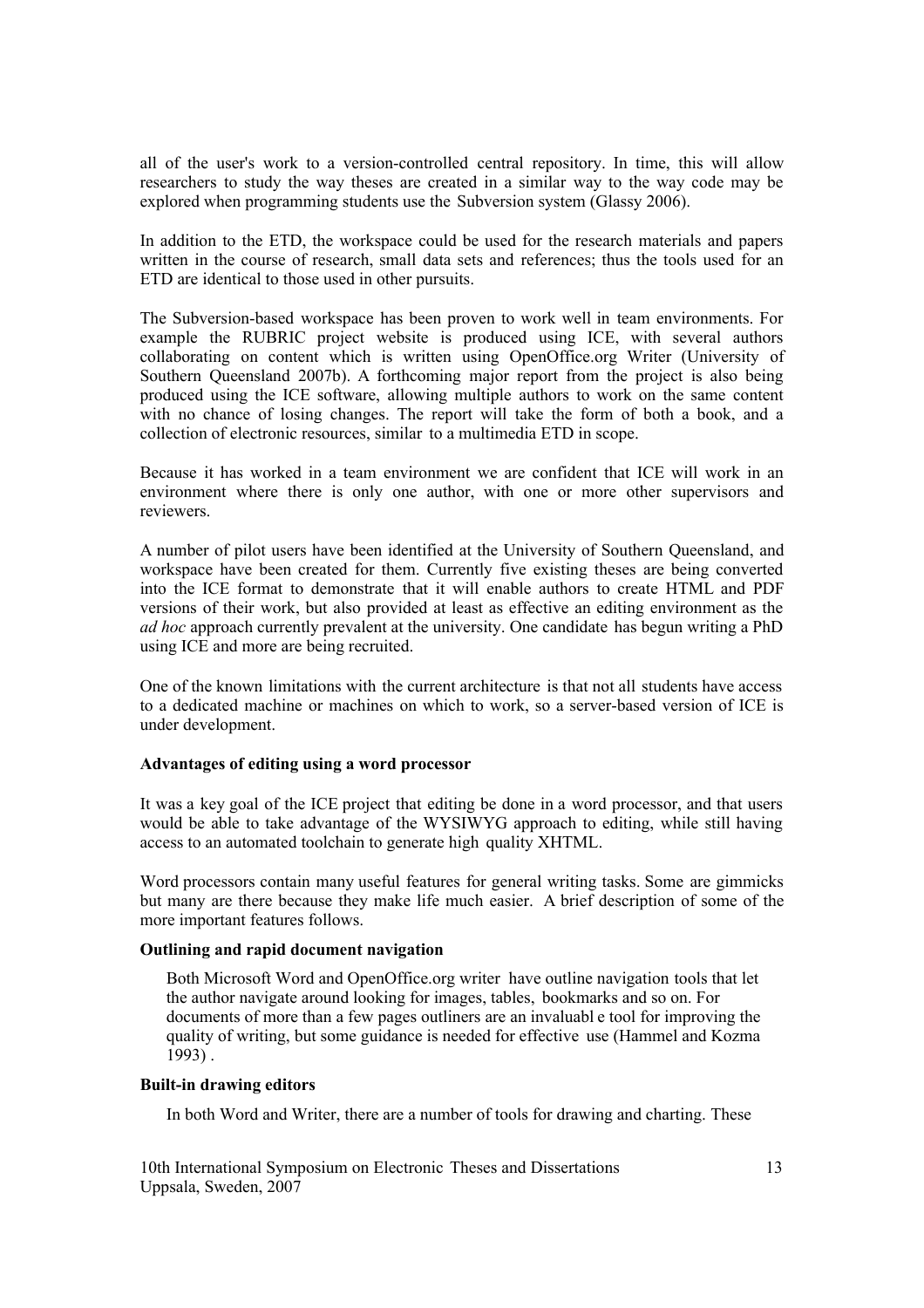tools can be used to create preservation-ready graphics, if some simple guidelines are followed. The main issue is that both packages allow graphics to be drawn on the page itself, over the text a practice that prevents effective export to HTML and even simple re-pagination. The ICE guidelines spell out how authors should proceed (University of Southern Queensland 2007).

As noted in the section on [ICE for preservation, nedan](#page-8-0) use of drawings in MS Word may cause some preservation concerns, but as Office Open XML (ECMA 2006) format becomes more prevalent all drawings created in word processors will become better candidates for long term preservation.

### **Control over layout via WYSIWYG**

Experience by the developers at the University of Southern Queensland showed that automated server-based rendering has two main problems:

- a. rendering code is time consuming and expensive to write and maintain, particularly as new requirements come in and,
- b. server based rendering causes problems with pagination that can be very time consuming to solve (Sefton 2006a).

ICE therefore allows for WYSIWYG editing using a word processor, but with the use of styles to enable preservation-quality XHTML to be generated automatically.

Discussions are under way with the author of the Digital Scholar's Workbench software to see an automated rendering toolchain based on XHTML rather than DocBook XML as a practical option, this would be a less resource intensive, more consistent approach to formatting an ETD; but major issues remain with rendering images that may have been created using drawing or charting packages embedded in word processor.

#### <span id="page-13-0"></span>**Packaging multimedia theses**

ICE was originally developed for course materials delivered in print and online and so is able to deal with multimedia such as sound and video as well as presentations such as PowerPoint or Flash. ICE packages courseware using the IMS content packaging specification (IMS 2005), resulting in self-contained web-versions of courses with both HTML and PDF documents and one or more course books that combine the sub-parts. IMS packages can be used with learning management systems, but may also be used as stand-alone web content.

While multimedia features are used widely for courseware at USQ, there are no openly available examples of ICE content. What follows is an illustration of how ICE can be used to include Multimedia content in a document.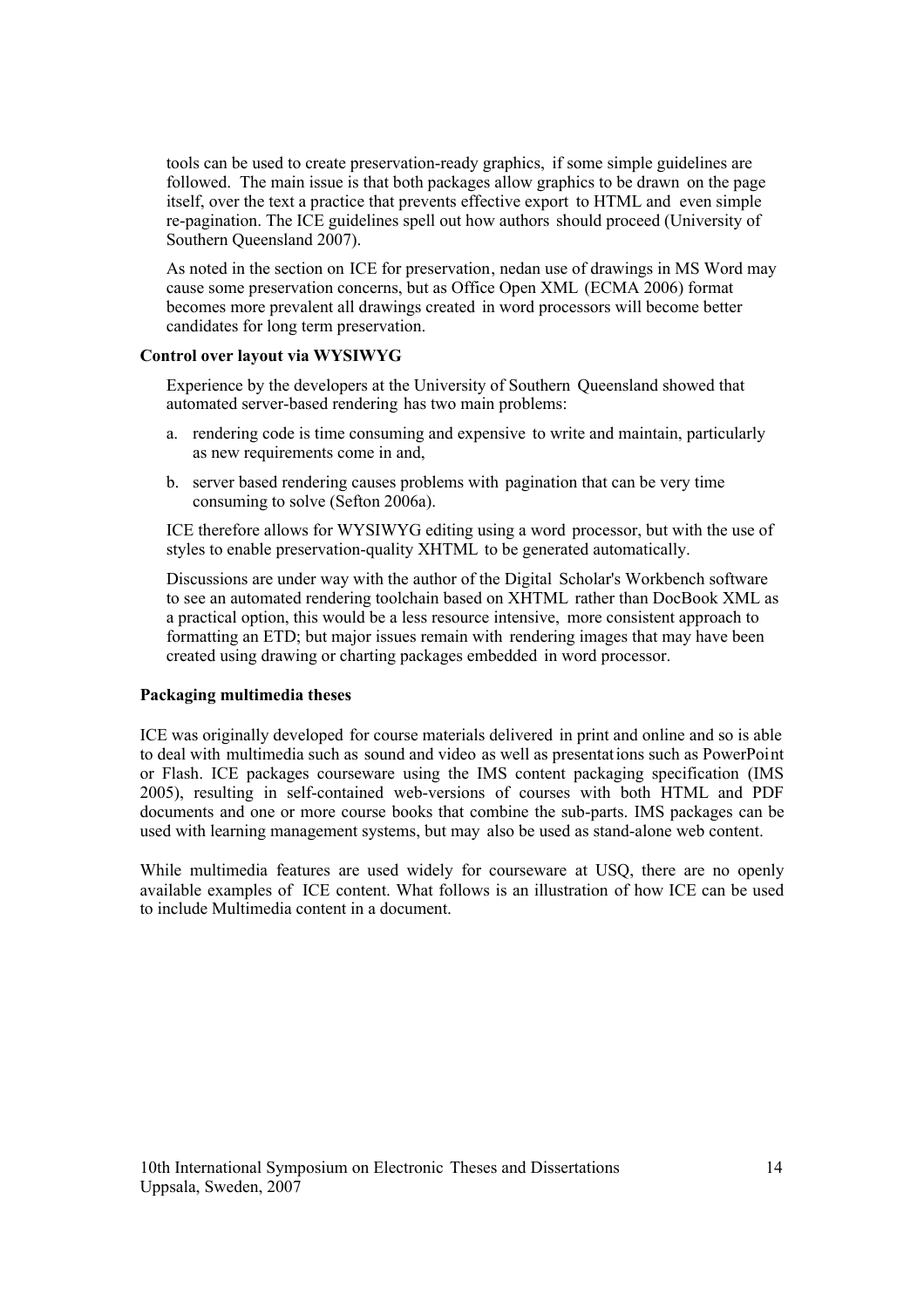Returning to the document that was created earlier, seen in Figure [7,](#page-11-0) the author can click on the file name to have the document open in OpenOffice.org Writer. The author can link to a sound file they wish to include using standard word processing features. Figure [8](#page-14-1) shows this in Writer:

| URL: http://localhost:8000/packages/honours/media/ith_chopin-28-4.mp3?embed<br>t/music/re v                                                                          |  |
|----------------------------------------------------------------------------------------------------------------------------------------------------------------------|--|
| $\cdots$ $\sqrt{2}$ and $1$ and $2$ and $3$ and $4$ and $5$ and $6$ and $7$ and $8$ and $9$ and $40$ and $11$ and $12$ and $13$ and $14$ and $\sqrt{15}$ and $6$ and |  |
| Sound demo                                                                                                                                                           |  |
| Here is a performance on the piano used under a Creative Commons license (Cantrell 2007).<br>Available at http://innig.net/music/recordings/ith_chopin-28-4.mp3.     |  |

<span id="page-14-1"></span>Figure 8: Screenshot of the Writer application with a link to a local copy of a sound file. The text of the link offers a human readable URL for fetching the same resource over the web.

There is a workflow issue here that is of great importance. In the finished version of a thesis there needs to be a readable reference to the online version of the multimedia. In fact, the location of multimedia files may change over the lifecycle of the thesis. In the writing stages they will reside in the ICE repository. When the thesis is sent to examiners the files may be provided on a disc, which is trivial to do using ICE, or made available on a web site.

In this case the link which is visible in the URL window is pointing at a local copy of the music file, while the text shows a link that will be appropriate for readers of the print version to use to access the music.

The HTML version of the example document, which can be distributed via the web or on disc looks as shown in Figure [9.](#page-14-0) Note that a sound player is embedded in the browser and in this case there is no need for a visible URL as there is in the print version:

| <b>Solomonia</b>                                 | sidence. I includingly currentially curbined permane. I exhaust exhausterized inchiland=besonally contact the                                                                                                |
|--------------------------------------------------|--------------------------------------------------------------------------------------------------------------------------------------------------------------------------------------------------------------|
|                                                  |                                                                                                                                                                                                              |
| <b>AUSTRALIA</b>                                 | MAKING PLANS FOR NIGEL: Defining interfaces between computational representations of linguistic structure and output systems: Adding intonation,<br>punctuation and typography systems to the PENMAN system. |
|                                                  | Contents > Chapter 0 : Multimedia demonstration                                                                                                                                                              |
| <b>Contents</b>                                  | <b>Chapter 0: Multimedia demonstration</b>                                                                                                                                                                   |
| Chapter 0 : Multimedia<br>demonstration          | 罗                                                                                                                                                                                                            |
| <b>Chapter 1: Introduction</b>                   | $\bullet$ Sound demo                                                                                                                                                                                         |
| <b>Chapter 2 : Intonation</b>                    | • References                                                                                                                                                                                                 |
| <b>Chapter 3 : Graphology</b>                    | <b>Sound demo</b>                                                                                                                                                                                            |
| <b>Chapter 4: The</b><br>graphological interface | $+$ $+$ $+$<br>$4B \times$                                                                                                                                                                                   |
| <b>Chapter 5: The</b>                            | Here is a performance on the piano used under a Creative Commons license(Cantrell 2007).                                                                                                                     |
| phonological Interface                           | <b>References</b>                                                                                                                                                                                            |
| <b>Chapter 6: Conclusion</b>                     |                                                                                                                                                                                                              |
| <b>Bibliography</b>                              | Cantrell. 2007. In the Hands - Paul Cantrell's piano music podcast and blog. http://innig.net/music/inthehands/ (accessed May 11, 2007).                                                                     |
| <b>Entire thesis in one PDF</b><br>file          |                                                                                                                                                                                                              |
|                                                  | MAKING PLANS FOR NIGEL: Defining interfaces between computational representations of linguistic structure and output systems: Adding intonation, punctuation and typography systems to the PENMAN            |

<span id="page-14-0"></span>Figure 9: A screenshot of the web version of the example chapter showing an inline sound player.

But how can we link to multimedia without knowing the final URL for the thesis when it is added to a repository? The answer lies with using handles as persist ent identifiers.

10th International Symposium on Electronic Theses and Dissertations 15 Uppsala, Sweden, 2007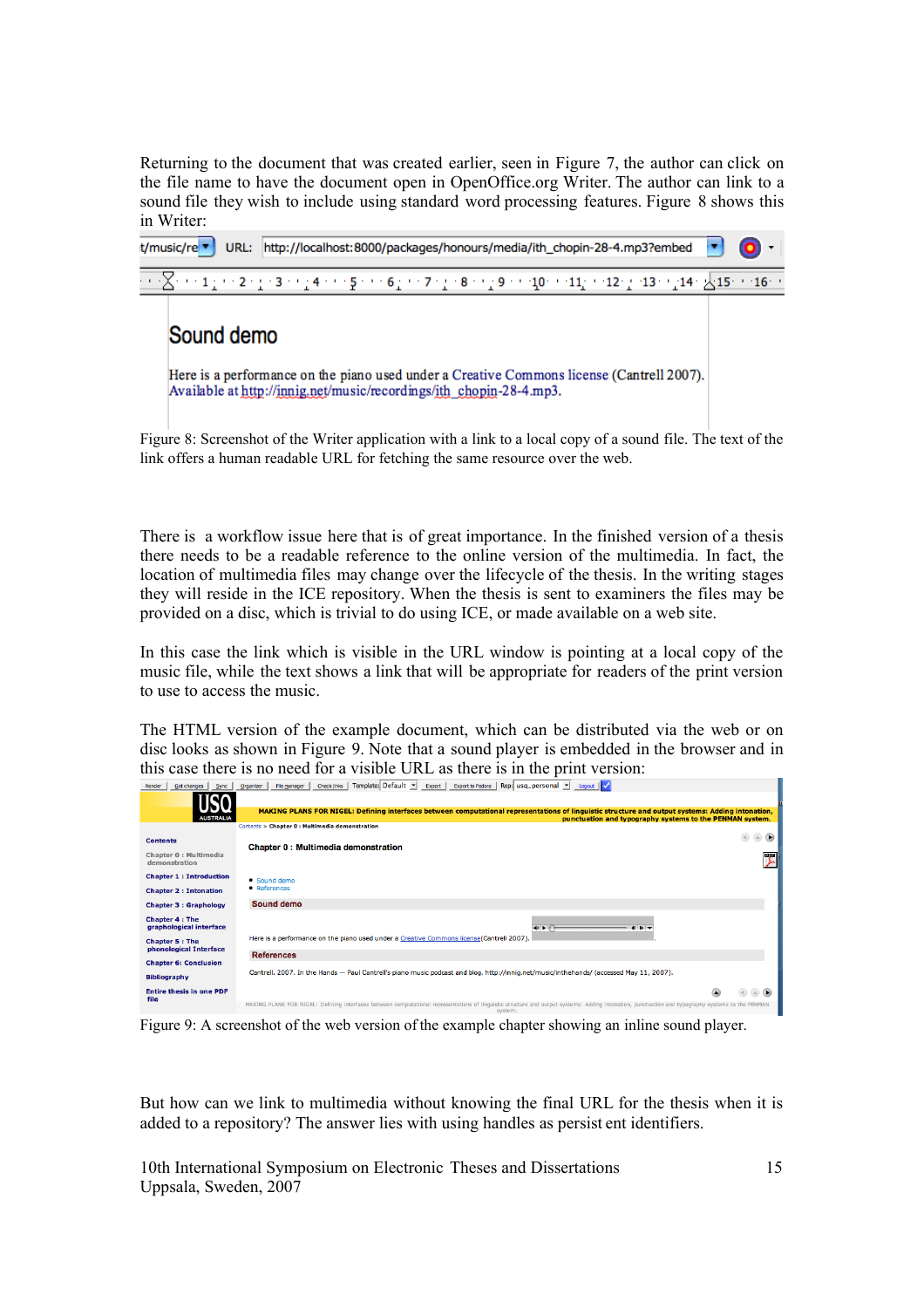# Persistent identifiers: handles

In order to be able to deal with the linking issue identified in the section on multimedia, [above,](#page-13-0) some kind of persistent identifier and associated resolut ion technology will be needed. The chosen technology for ICE is the *Handle system* (Prasad and Guha 2005, 7).

Work on is planned to add handle technology to ICE. What this means is that each file in an ICE repository will be assigned a handle automaticall y by the software.

1. Initially the handle will resolve to the server-side ICE repository, which because it is in the Subversion system is web-addressable, although usually authentication will be required.

The author need not worry about handles at all: they can use links in the usual way to manage their content and the system will manage the creation and management of handles when content is exported from the system.

An internal link would look like an ICE URL:

http://localhost:8000/some-path When exported it would use a handle resolver: http://myresolver.edu.au/hdl/4435387897435

Which would resolve to the ICE repository:

```
http://myrepository.myuni.edu.au/some-path
```
- 2. When the ETD goes from authoring to the examination phase the software will export it from the ICE site to a web site, media such as a CD-ROM or access controlled repository: the handles will then resolve to any online version.
- 3. Upon deposit into a repository, ingest software will update the handle records for every part of the ETD including all the documents, embedded images. multimedia and so on, so that any exiting copies of the work, including both electronic and paper versions will still contain working links.

# **Bibliography and reference management**

Until the recent advent of Microsoft Word 2007 there has not been bibliographic support in Word itself. Word 2007 does have some support, however it is expected that at least at USQ it will be several years before the package is widely enough distributed for it to be a viable option for collaborative work.

OpenOffice.org Writer does have bibliographic support but it is very limited and will not interoperate with Word.

The ICE project has selected Zotero (Zotero - Quick Start Guide) as a bibliographic management tool, because like ICE it is open source and works cross platform, running on Linux Mac OS X and Windows. Zotero is a research tool that works from within the Firefox web browser and integrates a bibliographic tool with a way to manage web page snapshots and PDF files.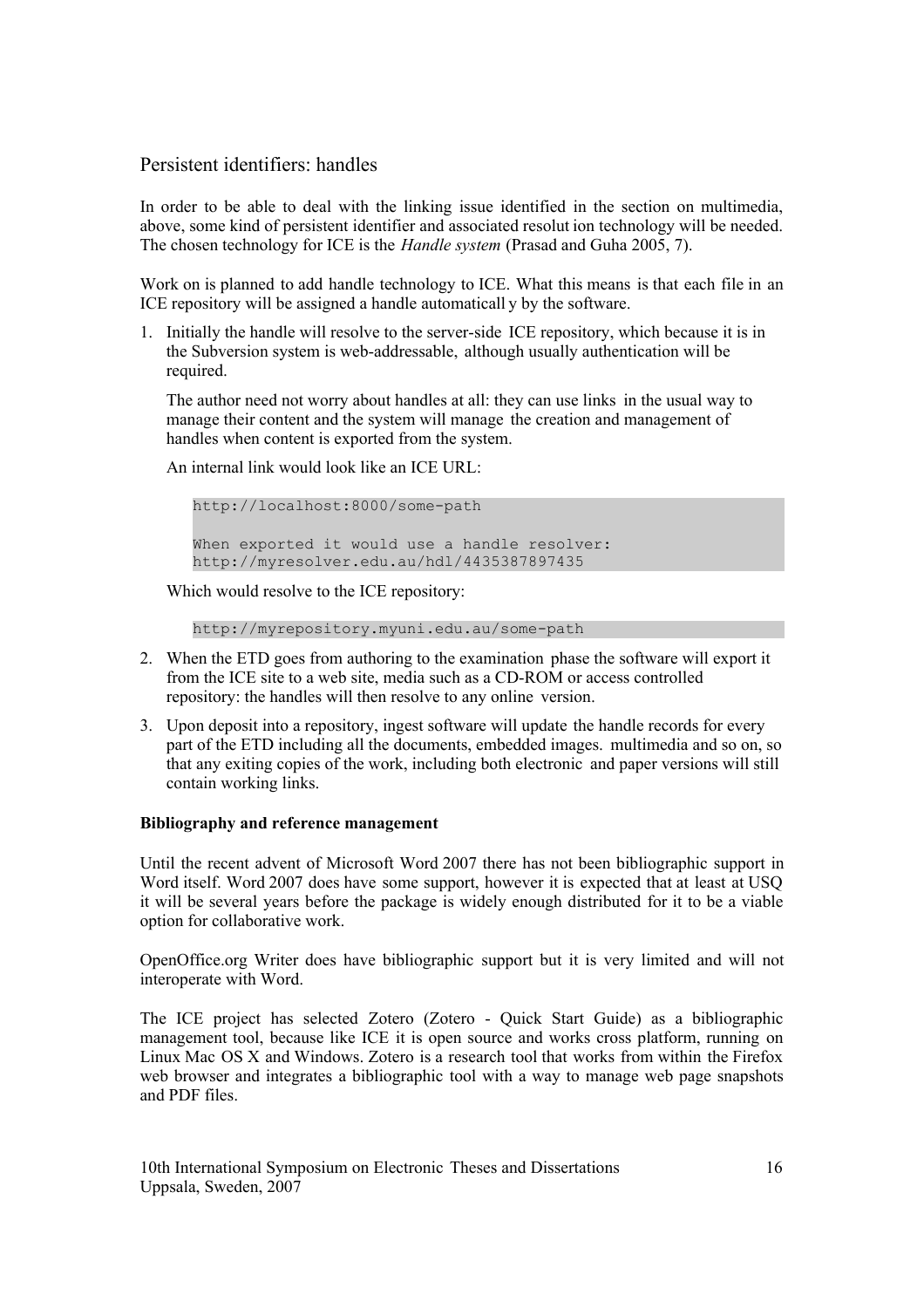While it is usable, and promises to provide a collaborative bibliographic tool worthy of the ICE system, two main issues remain with the Zotero plugin as of May 2007:

- Zotero does not use unique, persistent identifies for resources, so it is impossible for more than one user to collaborate on a document or to reliably share references.
- While Zotero has a general purpose citation specification system only a small number of these are available in the word processor plugin.

The ICE-RS project has contributed to Zotero and will continue to work on and sponsor Zotero development.

#### **Collaboration**

A key goal of the ICE project has been to produce collaborative editing software. At the time of writing the basic infrastructure is complete, with the Subversion back-end taking care of distributed editing and version control. Teams of authors and reviewers can exchange documents and work on large projects together.

#### *Current collaboration services*

Currently collaboration is tied to word processing documents. Users can take advantage of change-tracking and commenting features that work across both Word and Writer. The subversion version control aids in moving documents between collaborators.

The ICE platform will be used as the basis for a wide range of collaboration services, to be completed in 2007 under the ICE-RS project. Further developments in collaboration services are discussed [below.](#page-17-0)

In the short term, an annotation / commenting system is under development. This will allow reviewers, such as thesis supervisors to add annotations to author's work without touching the original document, and will eventually allow workflows such as voting on a document or rating its content in various dimensions.

# Repository systems

One of the key aims of the ICE-RS project is to provide integration between the ICE content management system, which provides a repository for work in progress and the ultimate destination of an ETD in an institutional repository. The ICE-RS team will work with collaborators from the APSR (APSR Project 2007) and ARROW (ARROW Project 2007; Harboe-Ree, Treloar, and Sabto 2003) projects in Australia to show how content can be ingested into Fedora and Dspace.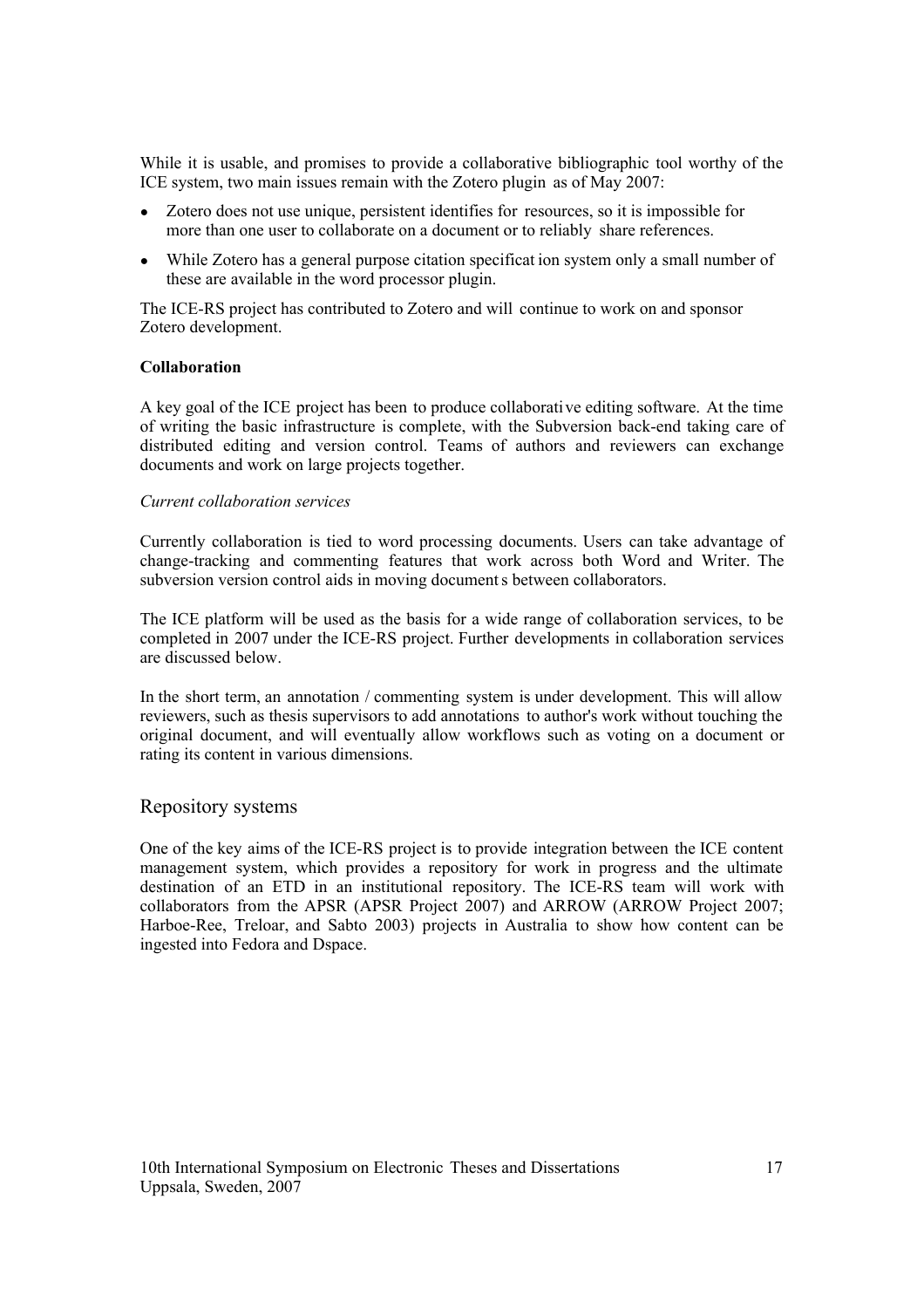Already achieved is a demonstration of ICE content, shown in Figure [10,](#page-17-1) including theses automatically ingested into Fedora. The following is a screenshot of the first, simple interface.

| Get changes<br>Sync<br>Render                    | Template: Default v<br><b>Check links</b><br>Rep: $usq_personal$ $\blacktriangledown$<br><b>Export to Fedora</b><br><b>Export</b><br>Organizer<br>File manager<br>Logout |
|--------------------------------------------------|--------------------------------------------------------------------------------------------------------------------------------------------------------------------------|
|                                                  |                                                                                                                                                                          |
| <b>AUSTRALIA</b>                                 | MAKING PLANS FOR NIGEL: Defining interfaces between computational representations of linguistic stru<br>punctuation and                                                  |
|                                                  | Contents                                                                                                                                                                 |
| <b>Contents</b>                                  | <b>Export to a Fedora repository</b>                                                                                                                                     |
| <b>Chapter 0 - Example of</b><br>multimedia!     |                                                                                                                                                                          |
| <b>Chapter 1: Introduction</b>                   | http://localhost:8080/fedora<br><b>Repository URL</b>                                                                                                                    |
| <b>Chapter 2: Intonation</b>                     | Username<br>Password                                                                                                                                                     |
| <b>Chapter 3 : Graphology</b>                    | Fedora IMS service URL http://localhost:8080/fedora-ims/upload                                                                                                           |
| <b>Chapter 4: The</b><br>graphological interface | Export                                                                                                                                                                   |
| <b>Chapter 5: The</b><br>phonological Interface  |                                                                                                                                                                          |

<span id="page-17-1"></span>Figure 10 A screenshot of a rudimentary interface for ingesting ICE generated theses into a Fedora repository.

Once the content has been ingested, there is very little to see: the thesis appears to a reader as though it is a small self-contained web site, although all the content is being served by the Fedora repository.

As described in the next section, this rudimentary interface will disappear as the process of publishing an ETD to a repository becomes more integrated into the workflow services provided by ICE.

# <span id="page-17-0"></span>Planned collaboration services: Workflow 2.0

This section is adapted from a blog posting by the author, which developed ideas about the role of the ICE system in research workflows (Sefton 2006).

The idea of Web 2.0 is one of a collaborative web (Wikipedia 2007) – highlighting has been added to show the relevant concepts for ETDs.

In the opening talk of the first Web 2.0 conference, Tim O'Reilly and John Battelle summarized key principles they believed characterized Web 2.0 applications:

- the Web as a platform
- **data as the driving force**
- **network effects** created by an architecture of participation
- innovation in assembly of systems and sites composed by **pulling together features** from distributed, independent developers (a kind of "open source" development)
- lightweight business models enabled by **content and service syndication**
- the end of the software adoption cycle ("the perpetual beta")

10th International Symposium on Electronic Theses and Dissertations 18 Uppsala, Sweden, 2007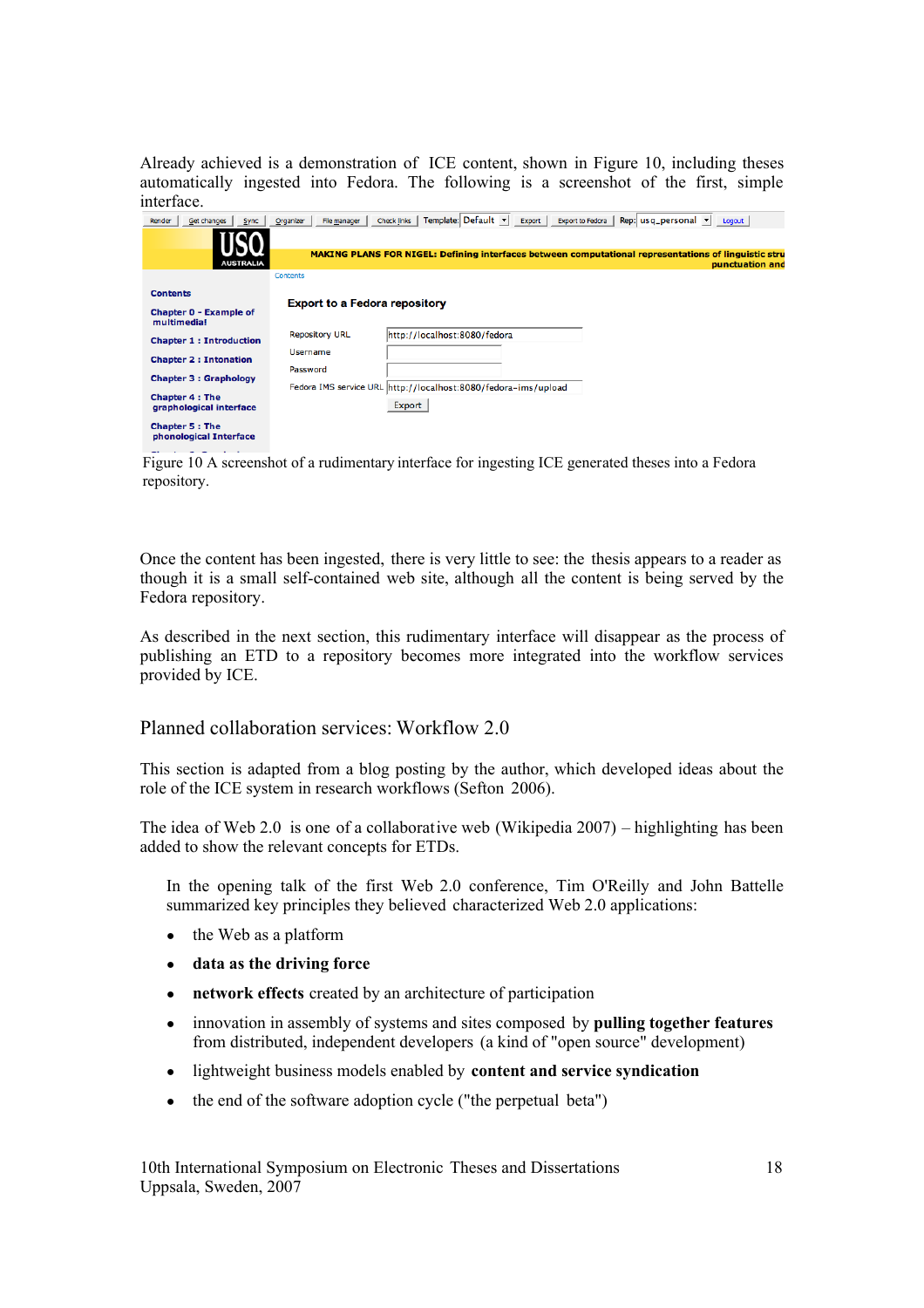• software above the level of a single device, leveraging the power of The Long Tail.

With ICE there is no intention of adding a workflow model as reported for the SCOPE system (Müller and Klatt 2005), rather ICE is engineered to be a good web 2.0 citizen, allowing workflow to emerge from the interaction of multiple systems: this means that ICE would work well with a workflow system that could route workflows.

# **Emergent workflow**

Currently it is *de-rigeur* for institutional repositories (IRs) to have a web-ingest mechanism. That is, there is a form you can fill out on the web to upload a document.

But in a Workflow 2.0 system the IR might not need to have a web ingest. Instead there could be an **ingest rule** that would fire when a certain context was detected, such as a document attaining a certain state of development, which would be reflected in it's metadata. This is realization of the notion of '**data as the driving force**' quoted above. In this case metadata is doing the driving.

If for example, if there were a system managing the process of sending theses to examiners and collating the results then that system could use an ATOM feed or similar to send updates to related systems. The IR would subscribe to the feed and ingest the new thesis content automatically. That represents **content and service syndication**.

Presented here is a future scenario for this workflow:

- 1. A new candidate enrolls. The ICE system picks up that fact from talking to the student administration system and automatically creates a workspace for them in ICE, with a directory containing a blank thesis, and documents for the other stages, such as a proposal.
- 2. The candidate receives training in the use of ICE for general purpose writing, and begins to gain experience writing papers.
- 3. The candidate decides to write a paper for a conference. Let's say it's the ETD conference (Uppsala Universitet 2007).
- 4. She goes to the drafts folder in ICE and adds a new document, choosing 'conference paper' as a template – if a specific ETD paper template is not yet available.
- 5. ICE brings up a form with a few key details,
	- c. name of the conference,
	- d. date the full paper is due,
	- e. dates the conference will be held,
	- f. working title for the paper, and
	- g. what referencing style does the conference require?
	- (If ICE does not already know some of the above entered by another user)
- 6. ICE creates a document and the candidate starts working on an abstract.
- 7. A month before the deadline, her calendar reminds her that the paper is due soon.

10th International Symposium on Electronic Theses and Dissertations 19 Uppsala, Sweden, 2007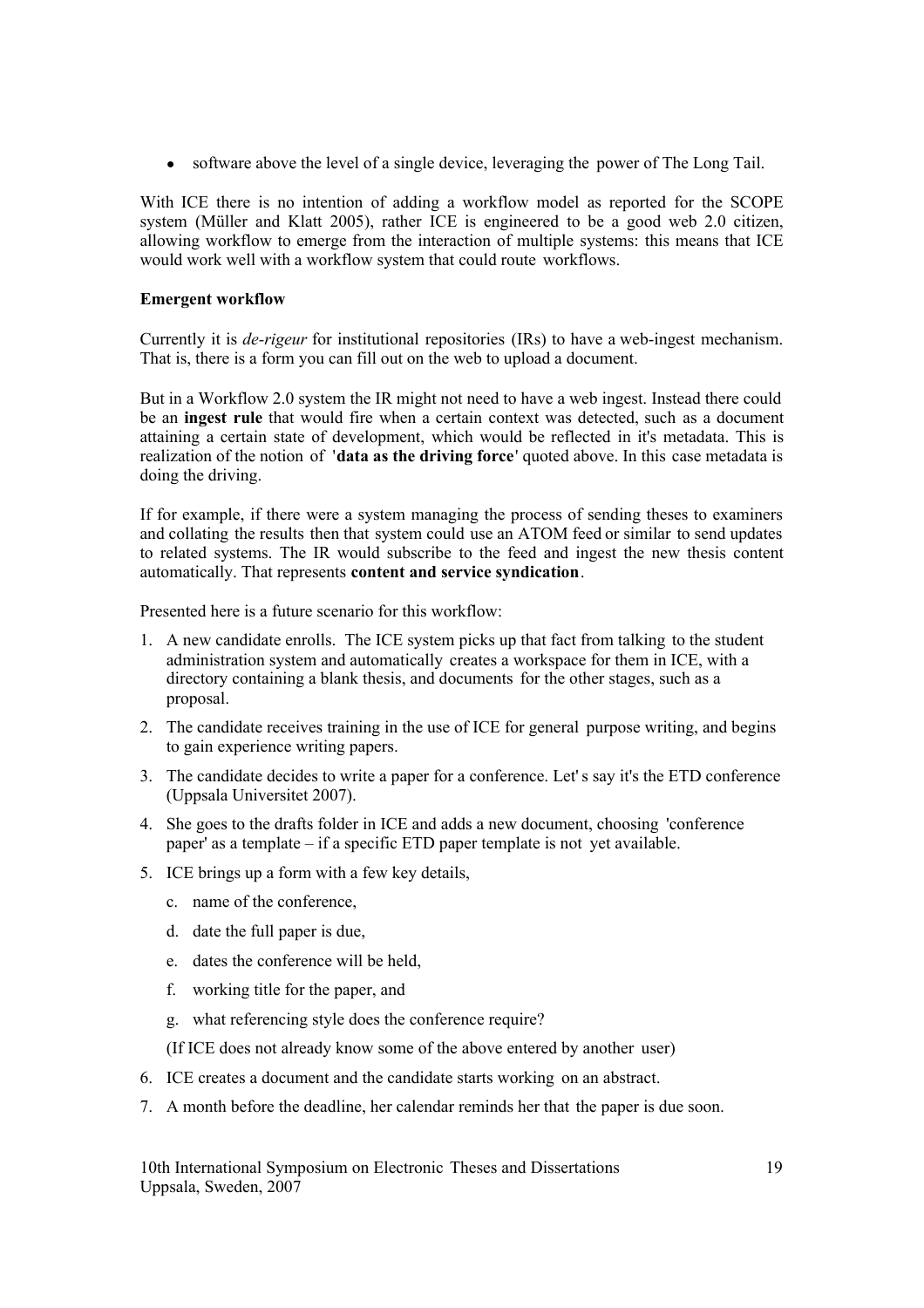When the draft was added ICE added the dates to its iCal calendar, including reminders at strategic points. The candidate's calendar application is subscribed to ICE, so the reminders will pop up at the right time. This illustrates the concept of workflow 2.0; there is no overarching 'flowchart' in ICE that's mapping out steps, rather an arms-length integration with my other tools: **pulling together features.**

8. The candidate finishes the paper and uses ICE to format it to AusWeb's style guide.

This process could take a number of forms: if there is a pre-built ICE stylesheet for the conference then the formating can be done via the ICE system. If not someone has to:

Adapt the look of the ICE document by changing its presentation to match that required, without changing the style names used. This is approach is adequate for ETD 2007, as discussed by the author with the organizers. For a colophon on this paper, see the author's website (Sefton 2007).

- 9. The candidate submits the formatted paper by email.
- 10. The paper is accepted. The candidate notes this by adding a check box in ICE using the forthcoming flexible annotation system.
- 11. The USQ [e-Prints site](http://eprints.usq.edu.au/) notices that the paper has been accepted, via an ATOM feed that watches ICE, and grabs a copy for the repository, where is sits in a buffer awaiting review.
- 12. A librarian **grooms the metadata** attached to the document and when it meets the requirements of the repository, uses the IR's internal workflow to ingest the document. Optionally, the librarian could do this in ICE some time during the authoring process, negating the need for an approval process at the end.
- 13. ICE reminds the calendar application that the candidate has three weeks to sort out her travel.

To make this happen the following will be added to the ICE application by the ICE-RS project:

- 1. Support for document metadata in many formats, including bibliographic and time/date metadata.
- 2. The ability to publish ATOM feeds and calendars based on queries against that metadata.
- 3. Indexing of text and metadata to support this functional ity.

# <span id="page-19-0"></span>Planned services: dashboard reporting

One of the key aims for the ICE system in general is to work well with other systems, as outlined in [Planned collaboration services:](#page-17-0) Workflow 2.0, [above.](#page-17-0) One class of system is a 'dashboard' that would summarize the state of a document or collection.

The ICE-RS proposal promised:

Each researcher will have access to their own documents.,The centralized reporting system, dashboard, will be able to look into the document store and report on such things as: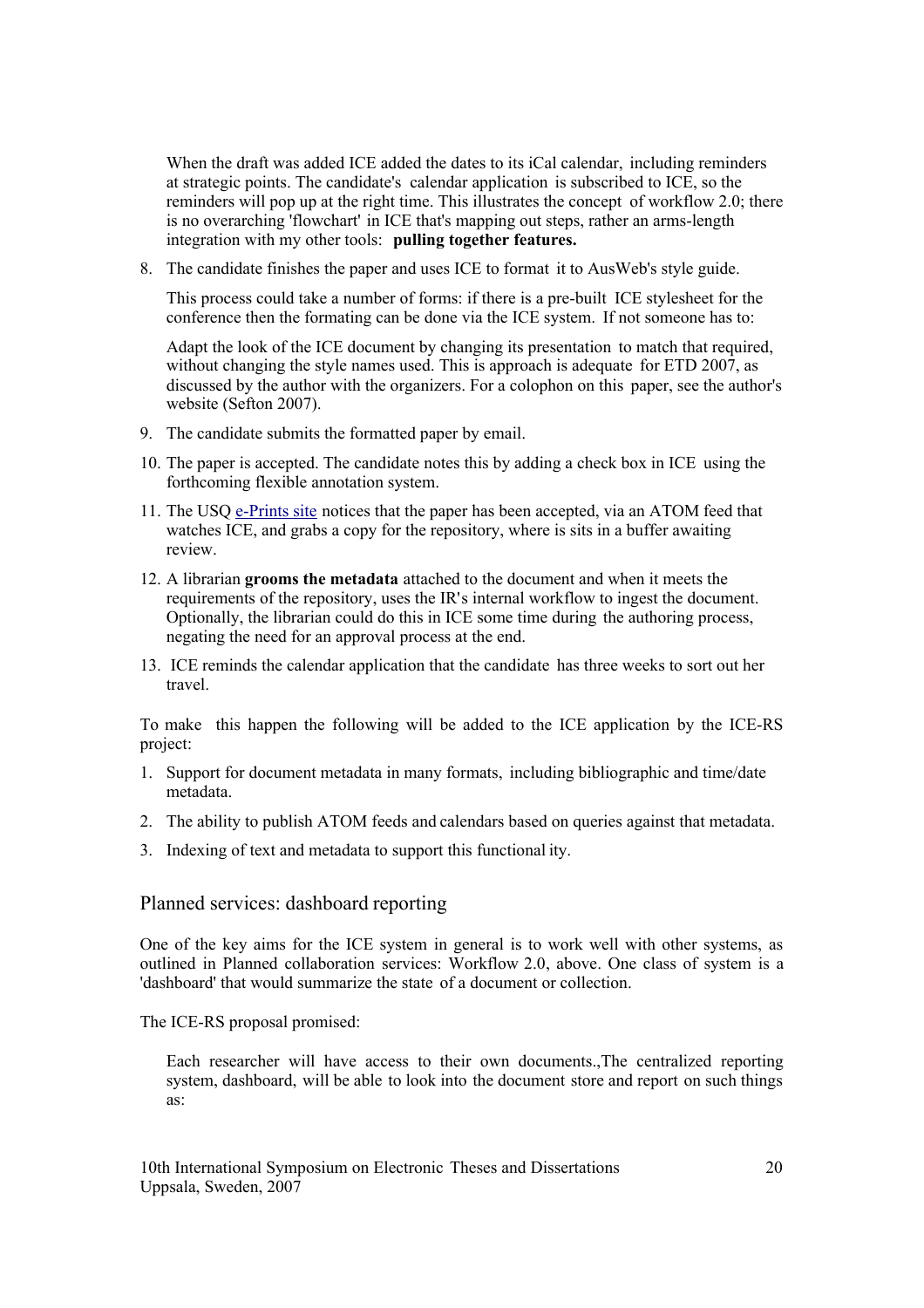- The number and type of documents under development.
- Target completion dates.
- Targeted publishers, journals and conferences.
- Research by subject.
- Completeness of research theses via metrics such as word-count and via ratings applied by supervisors.

These provide management indicators for IT support staff seeking to target their training resources, marketing departments looking for upcoming research that can be tied to a campaign, courseware authors seeking pre-release research, public relations seeking interesting opportunities, and the research office to aid in discovering nascent research, particularly where intellectual property might be at stake.

# (Sefton 2006)

The kind of dashboard that may of use to a candidate and her supervisor might look something like the mockup shown here in Figure [11.](#page-20-0) The dashboard is showing a mixture of automatically generated data, citations and word count, and author-generated content in the form of 'todo' items; placeholders for where there is work to be done.



<span id="page-20-0"></span>Figure 11: A mockup of a dashboard view of a thesis

As with the enhancements mention in [Planned collaboration services: Workflow 2.0,](#page-17-0) [above](#page-17-0) the main enabler for this functionality will be planned indexing service that will make it easy to perform tasks such as citation counting or listing 'todo' items.

# Conclusion

This paper has outlined a project which is taking an established free software application, The Integrated Content Environment – ICE and using and adapting it to scholarly purposes.

The most important contribution of the ICE system as a content management application is that it allows multi-output publishing with underlying XML in the hands of typical word processing users. It will allow publication in both HTML and PDF, with the ability to include multimedia in online versions while still being able to produce print versions of content.

10th International Symposium on Electronic Theses and Dissertations 21 Uppsala, Sweden, 2007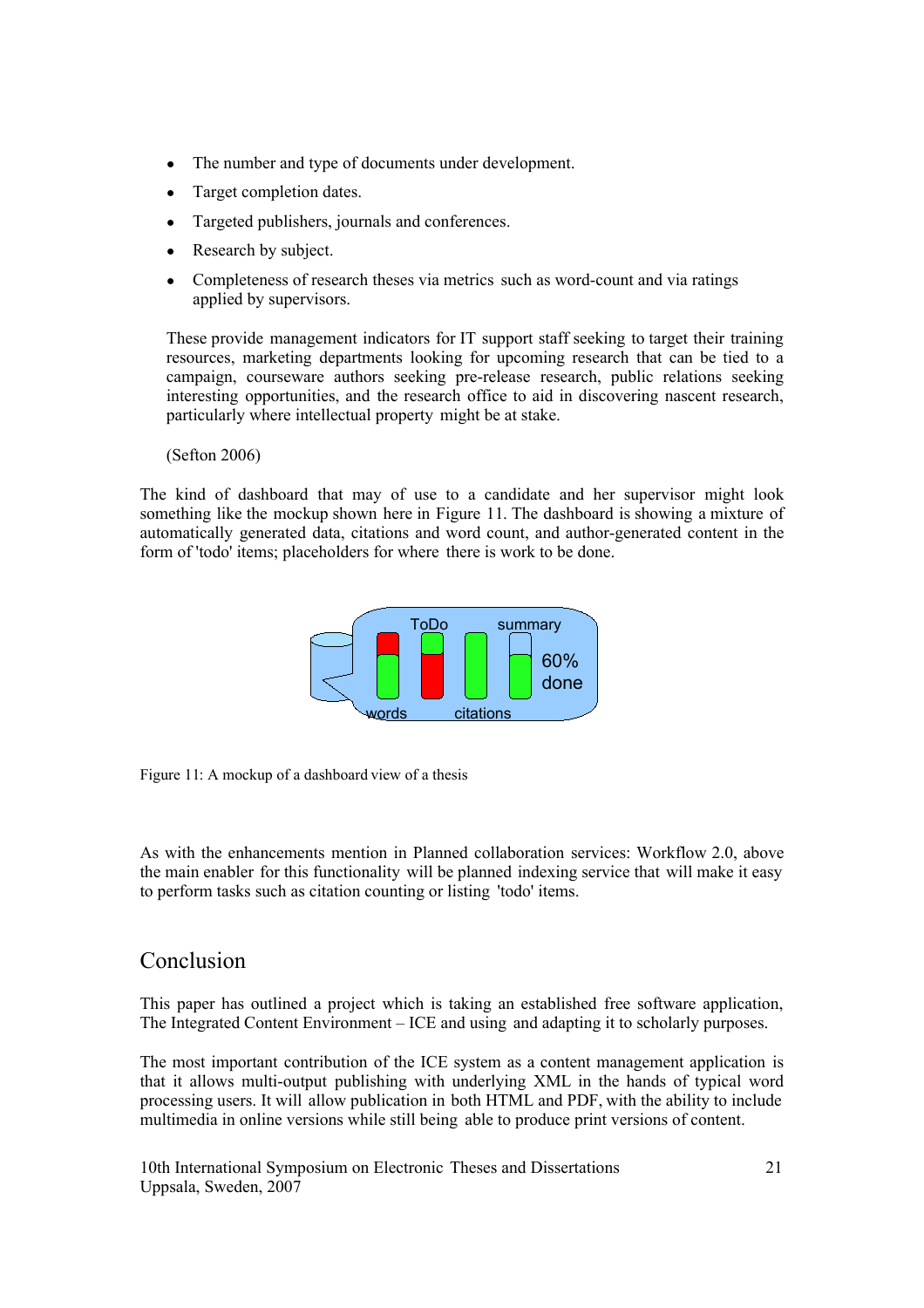This has the potential to provide much richer institutional and ETD repositories, serving more than PDF files. There is also demonstrable potential for packaging multimedia, and a solution to managing the lifecycle of that multimedi a via handles as persistent identifiers.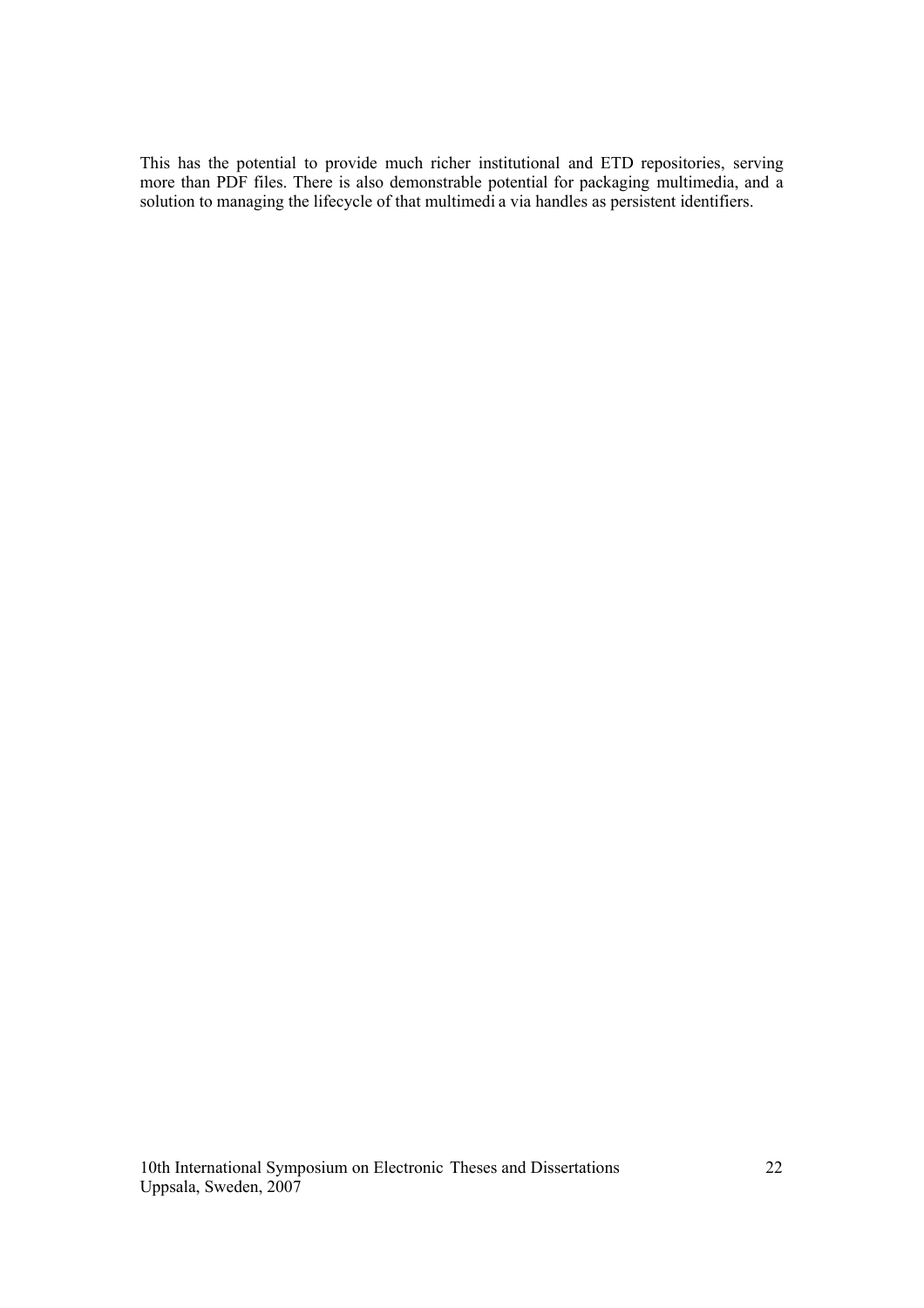# Bibliography

Adobe. 2007. PDF reference. http://www.adobe.com/devnet/pdf/pdf reference.html (accessed May 13, 2007).

APSR Project. 2007. Australian Partnership for Sustainable Repositories. http://www.apsr.edu.au/ (accessed May 10, 2007).

ARROW Project. 2007. Australian Research Repositories Online to the World. http://www.arrow.edu.au/ (accessed May 10, 2007).

Barnes, I. 2006. Integrating the Repository with Academic Workflow. *OpenReposiotries. Sydney, APSR http://www. apsr. edu. au/Open\_Repositories\_2006/ian\_barnes. pdf*.

Barnes, Ian. 2007. The Digital Scholar's Workbench. http://elpub.scix.net/cgibin/works/Show? id=159 elpub2007 (accessed May 14, 2007).

Collins-Sussmann, B., B. W. Fitzpatrick, and C. M. Pilato. 2004. *Version Control with Subversion*. O'Reilly.

Dobratz, S. 2005. Thinking the long term: the XML-based publishing Workflow for handling electronic theses and dissertations at Humboldt-University Berlin. *ETD2005: evolution through discovery 8th International Symposium on Electronic Theses & Dissertations*.

ECMA. 2006. *Standard ECMA-376: Office Open XML File Formats*. Ecma International . http://www.ecma-international.org/publications/standards/Ecma-376.htm (accessed May 9, 2007).

Glassy, Louis. 2006. *Using version control to observe student software development processes* . Consortium for Computing Sciences in Colleges.

Hammel, M. L., and R. B. Kozma. 1993. Using an outliner with a word processor. *Computers in Human Behavior* 9, no. 1: 65-81.

Harboe-Ree, C., A. Treloar, and M. Sabto. 2003. ARROW: Australian Research Repositories Online to the World. http://eprint.monash.edu.au/archive/00000046/ .

IMS. 2005. IMS Content Packaging Overview Version 1.2 Public Draft. http://www.imsglobal.org/content/packaging/cpv1p2pd/imscp\_oviewv1p2pd.html .

Jones, Brian. 2005. Word XSLT: Data Only Transform. *Brian Jones: Open XML Formats*. http://blogs.msdn.com/brian\_jones/archi ve/2005/07/08/436973.aspx#452483 (accessed May 9, 2007).

Müller, E., U. Klosa, S. Andersson, and P. Hansson. 2003. The DiVA Project-Development of an Electronic Publishing System. *DÐLib Magazine* 9, no. 11.

Müller, E., U. Klosa, P. Hansson, S. Andersson, and E. Siira. 2003. Using XML for Longterm Preservation. http://edoc.hu-berlin. de/etd2003/hansson-peter/PDF/index.pdf.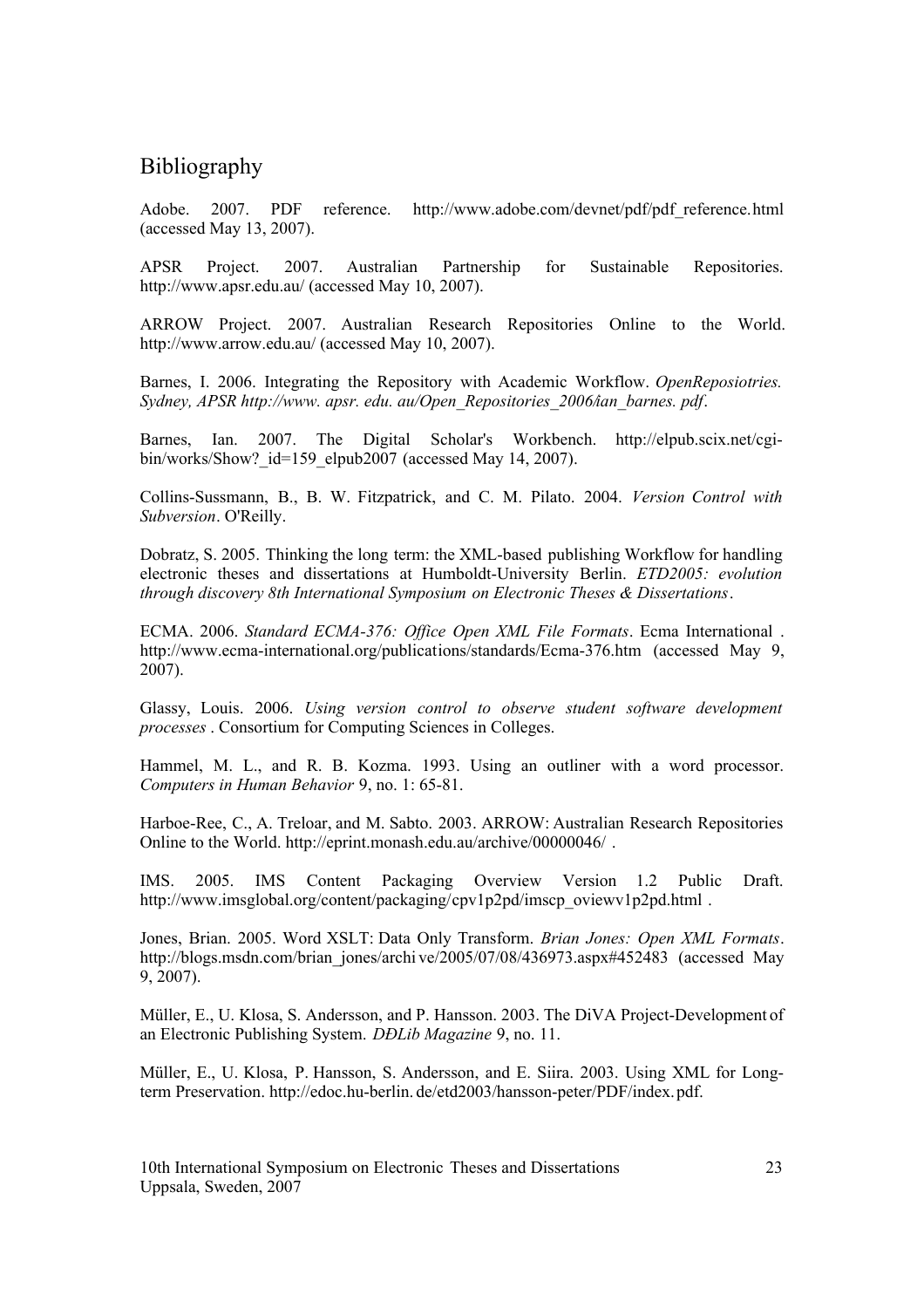Müller, U., and M. Klatt. 2005. SCOPE - An XML Based Publishing Platform. *ETD*. http://adt.caul.edu.au/etd2005/papers/041Mul ler.pdf .

OASIS. 2005. OpenDocument v1.0 specification. http://www.oasisopen.org/committees/download.php/12572/OpenDocument-v1.0-os.pdf .

Park, E. G., Q. Zou, and D. McKnight. 2007. Electronic thesis initiative: pilot project of McGill University, Montreal The Authors. *Program: electronic library and information systems* 41, no. 1: 81-91.

Pemberton, S. 2000. XHTML 1.0: The Extensible HyperText Markup Language. *World Wide Web Consortium Recommendation xhtml1, January*.

Prasad, A. R. D., and N. Guha. 2005. Persistent Identifiers for Digital Resources.

Sefton, P. 1990. Making plans for Nigel (or defining interfaces between computational representations of linguistic structure and output systems: Adding intonation, punctuation and typography systems to the PENMAN system). BA Honours Thesis. *BA Honours Thesis, Department of Linguistics, University of Sydney* .

———. 2006a. The integrated content environment. http://eprints.usq.edu.au/archive/00000697/01/Sefton\_ICE-ausweb06-paper-revised-3.pdf.

———. 2006b. The Integrated Content Environment for Research and Scholarship. http://ice.usq.edu.au/introduction/ice\_rs. htm (accessed April 30, 2007).

 $-$ . 2006c. Workflow 2.0. http://ptsefton.com/blog/2006/10/24/workflow 2.0 (accessed May 10, 2007).

———. 2007. Submitting a paper to a conference using ICE. *PT's outing*. http://ptsefton.com/blog/2007/05/15/ etd\_paper (accessed May 15, 2007).

Sørgaard, P., and T. I. Sandahl. Problems with Styles in Word Processing: A Weak Foundation for Electronic Publishing with SGML. *Proceedings of the 30th HICSS*.

Sperberg-McQueen, C M, and L Burnard. 2002. *The XML Version of the TEI Guidelines*. The TEI Consortium. http://www.tei-c.org/P4X/index.html (accessed May 13, 2007).

University of Southern Queensland. 2007a. ICE User guide. http://ice.usq.edu.au/instructions/user\_gui de.htm (accessed May 9, 2007).

———. 2007b. RUBRIC. http://rubric.edu.au/ (accessed May 9, 2007).

Uppsala Universitet. 2007. ETD 2007: Added values to e-theses. http://epc.ub.uu.se/etd2007/ (accessed May 13, 2007).

Walsh, N., and L. Muellner. 1999. *DocBookThe Definitive Guide*. O'Reilly.

Wikipedia. 2007. Web 2.0. http://en.wikipedia.org/wiki/Web\_2.0#Introduction (accessed May 10, 2007).

10th International Symposium on Electronic Theses and Dissertations 24 Uppsala, Sweden, 2007